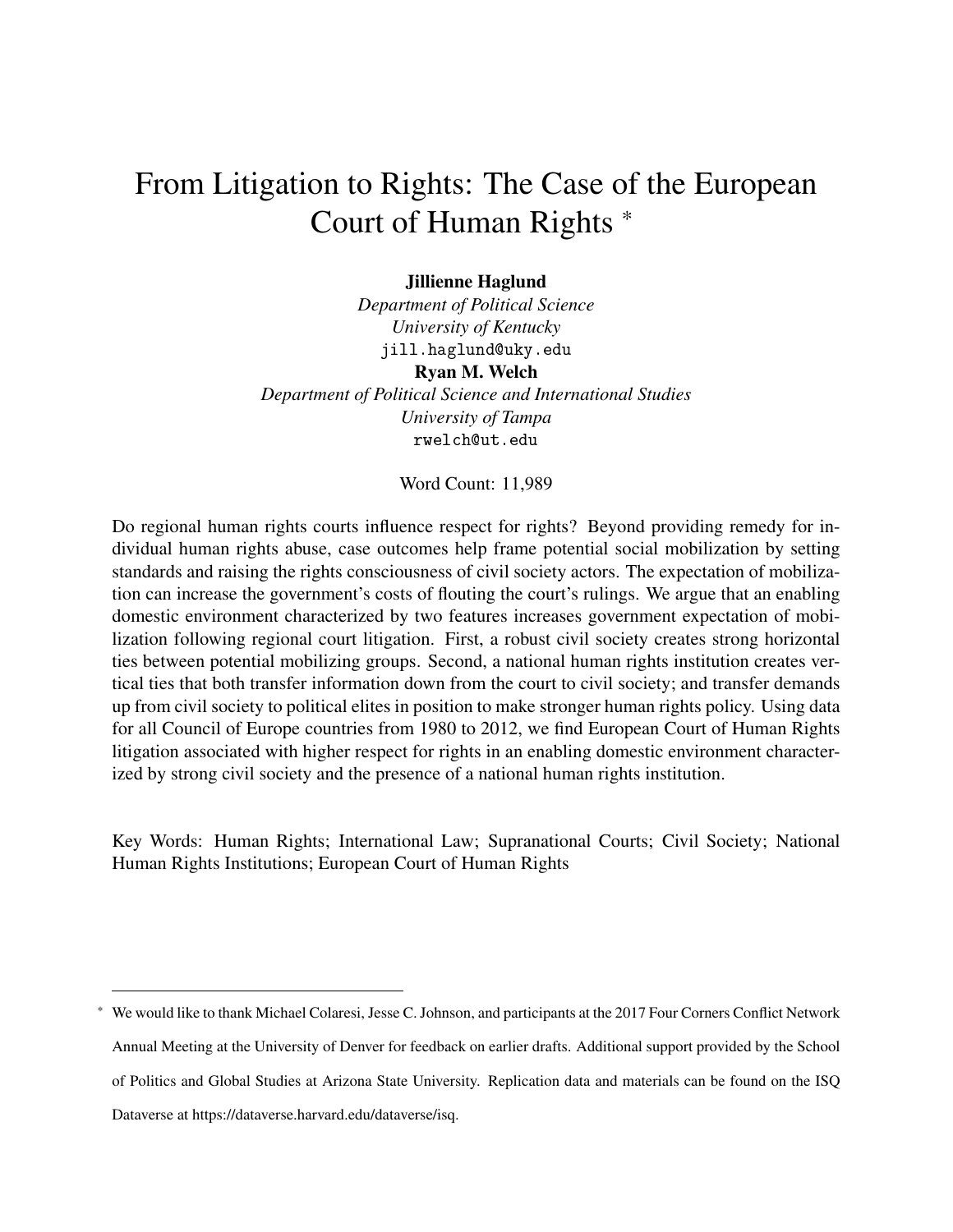# 1 Introduction

The growth of the international human rights regime in recent decades includes several United Nations human rights treaties and their monitoring bodies, various UN human rights organs (e.g. the UN Human Rights Council, Economic and Social Council, High Commissioner for Refugees), and several regional human rights arrangements – three of which establish human rights courts (Europe, the Americas, and Africa). Because these international human rights institutions vary considerably in their design, including membership (from inclusive UN bodies to restrictive regional bodies) and legalization (from monitoring bodies to human rights courts), human rights scholars have a unique opportunity to assess the impact of various types of international human rights institutions on state behavior. While an extensive literature on international human rights treaties exists (e.g. [Simmons 2009;](#page-35-0) [Hill 2010;](#page-32-0) [Lupu 2015;](#page-33-0) [Fariss 2018;](#page-31-0) [Von Stein 2018;](#page-35-1) [Conrad](#page-30-0) [and Ritter 2019\)](#page-30-0), we know less about the influence of regional human rights courts on state behavior. International human rights treaties and regional human rights courts share similar mandates – the promotion and protection of human rights within states. However, regional human rights courts' more restrictive membership and ability to provide clear censure with judgements make them distinct legal bodies. Assessing supranational courts' ability to curb human rights abuse can aid advocates, policymakers, and bureaucrats who wish to use resources efficiently on the most effective institutions.

Regional human rights courts share the same enforcement challenge other international human rights institutions face – they lack mechanisms to directly coerce compliance. The extensive literature exploring compliance with international human rights treaties highlights the importance of various domestic actors in ensuring compliance with international human rights law, including the judiciary [\(Powell and Staton 2009;](#page-34-0) [Conrad and Ritter 2013\)](#page-30-1), veto players [\(Lupu 2015\)](#page-33-0), executive job security [\(Conrad and Ritter 2019\)](#page-30-0), and civil society [\(Simmons 2009;](#page-35-0) [Dai 2014\)](#page-31-1).

Building on this established literature, we argue that regional human rights courts will be effective in the presence of an *enabling domestic environment*. Adverse judgments bring abuses to light, providing information to governmental officials about human rights policy failures. Adverse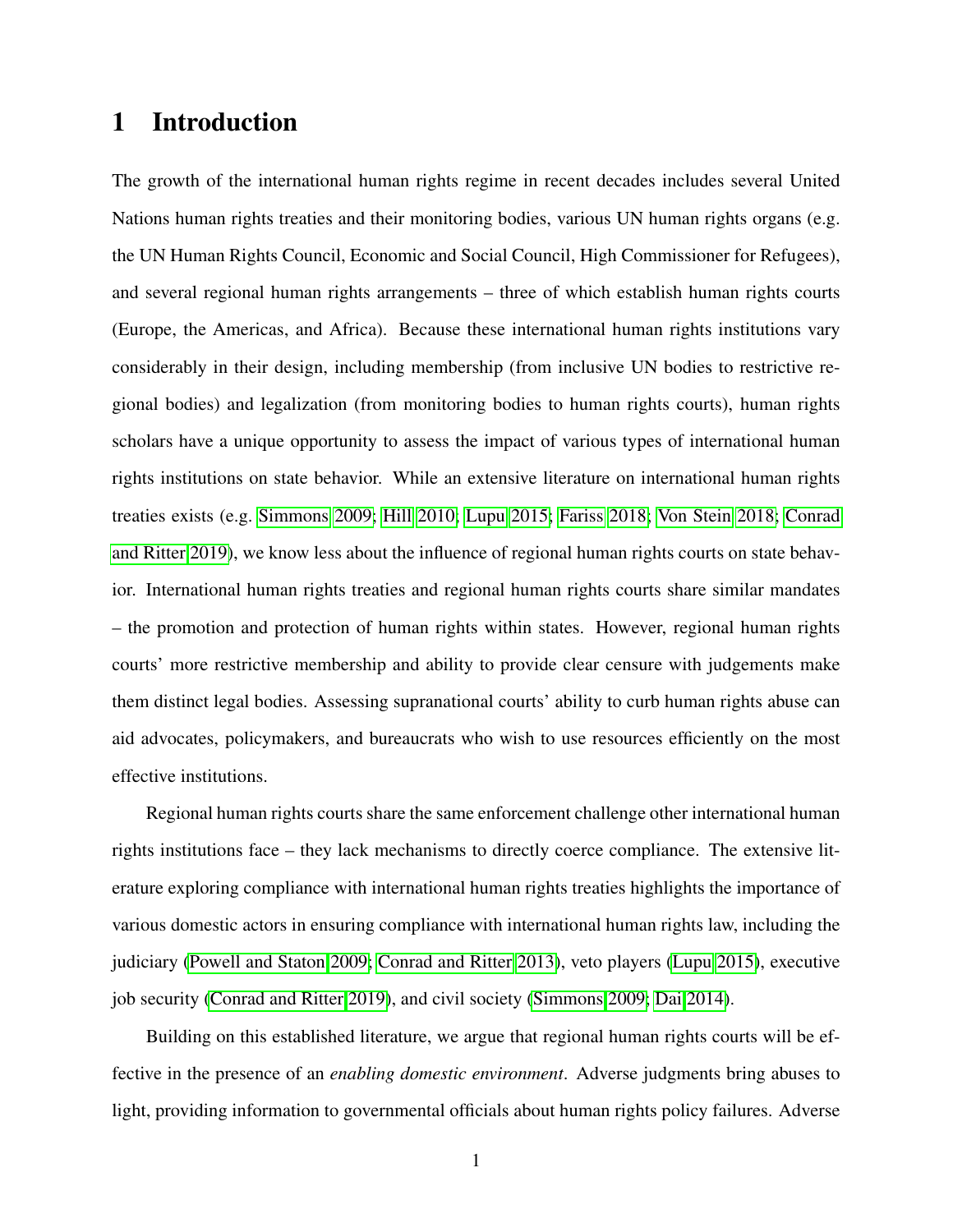regional human rights court judgments also provide pro-rights mobilization efforts with a transnational tie to an important international actor, which subsequently provides an important frame for mobilization efforts. We focus on both governmental and nongovernmental actors within the state, and the interactions among them in ensuring an effective regional human rights court. Court effectiveness requires the executive adopt and enforce policies that enhance human rights practices. The material and political costs, however, disincentivizes the executive from doing so.

But, the costs associated with mobilization against the government may outweigh the costs of policy implementation for the executive. An enabling domestic environment, consisting of three features, increases the executive's expectation of such mobilization. First, civil society actors must be able to operate unconstrained with limited governmental interference (horizontal ties).<sup>1</sup> Second, for civil society actors to successfully mobilize, they need information about the court judgment, including an understanding and interpretation of the ruling, as well as the extent to which state behavior conforms to the ruling [\(Dai 2014,](#page-31-1) 577-79). Importantly, this information must come from an actor that not only has access to this relatively privileged information, but also works with civil society actors (top-down vertical ties). Third, once mobilized, civil society actors must have access to political elites in order to voice their demands (bottom-up vertical ties). We argue that the presence of a particular institution - the national human rights institution (NHRI) - provides civil society actors with both top-down *and* bottom-up vertical ties. NHRIs are domestic institutions, created by the state, tasked with protecting and promoting human rights in that state.<sup>2</sup> Notably, NHRIs represent an important (top-down and bottom-up) vertical tie for civil

We borrow the horizontal and vertical ties language from [Chenoweth, Hunter, Moore et al.](#page-30-2) [\(2017\)](#page-30-2), though we add the idea of directionality to vertical ties (bottom-up or top-down). Horizontal and vertical ties represent relationships among actors working toward a common cause, the protection of human rights. We do not map linkages among individual actors in a human rights network, but rather suggest the institutional structure within the state allows these ties to flourish or languish.

<sup>2</sup> Though a rich history of proto-NHRIs such as ombudspersons and government commissions exists [\(Cardenas 2014\)](#page-29-0), the Paris Principles, adopted by the UN General Assembly in 1993, defined NHRIs. The number of NHRIs increased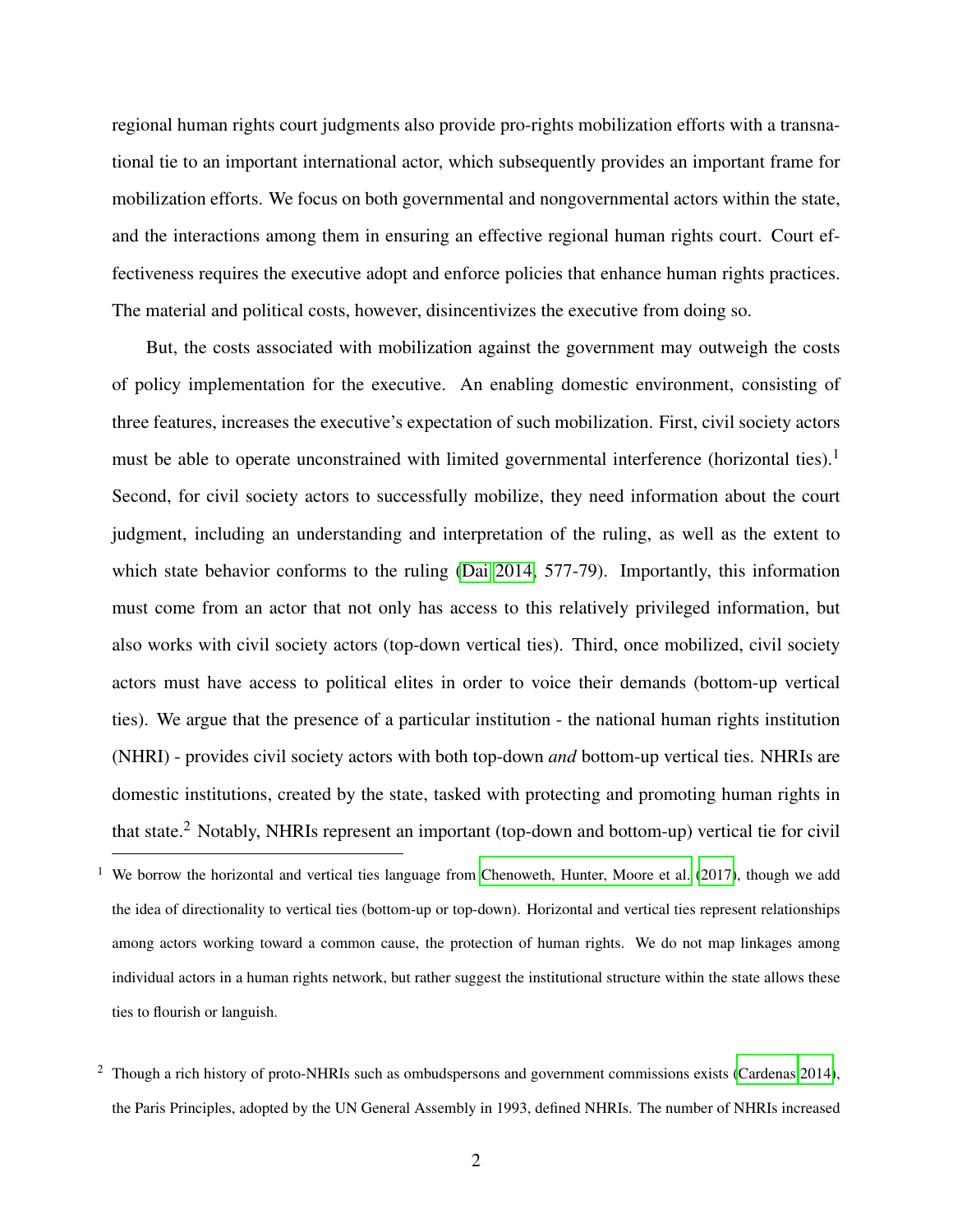society actors given their access to privileged information on regional human rights court litigation and state behavior, and their mandate to work with civil society actors (top-down vertical tie). Furthermore, NHRIs have direct access to political elites and use it to communicate civil society demands to governmental actors (bottom-up vertical ties). Importantly, the enabling domestic environment consisting of horizontal ties (among civil society actors) *and* vertical ties (among civil society actors and NHRIs) generate executive expectation of successful mobilization following an adverse regional human rights court decision.

We contribute to the study of international human rights law by examining the importance of actors on three levels of analysis. At the international level, we join a few recent scholars in directing attention towards regional human rights courts [\(Helfer and Slaughter 1997;](#page-32-1) [Alter and Helfer](#page-29-1) [2010;](#page-29-1) [Haglund 2019\)](#page-32-2) adding support to the argument about the importance of domestic conditions and court compliance [\(Hillebrecht 2014;](#page-33-1) [Haglund 2020b,](#page-32-3)[a\)](#page-32-4). Our argument, however, highlights the importance of an oft overlooked domestic institution – NHRIs. Of the few quantitative pieces that evaluate NHRIs' ability to enhance rights [\(Cole and Ramirez 2013\)](#page-30-3), only [Welch](#page-35-2) [\(2017\)](#page-35-2) does so in the context of international law. Whereas he shows NHRIs make treaty commitments more effective, we show they also play a role in making supranational courts more effective. Lastly at the societal level, we join a multitude of scholars concerned with civil society's effects on human rights (e.g [Franklin 2008;](#page-32-5) [Bell, Clay, and Murdie 2012;](#page-29-2) [Murdie and Bhasin 2011;](#page-34-1) [Allendoerfer,](#page-29-3) [Murdie, and Welch 2020\)](#page-29-3). Unlike most of these studies, though, we highlight the ability for civil society to mobilize around court cases rather than their work naming and shaming or reaching out to the international regime (e.g [Risse-Kappen, Ropp, and Sikkink 1999;](#page-34-2) [Hafner-Burton 2008\)](#page-32-6).

drastically after adoption of the Paris Principles [\(Koo and Ramirez 2009;](#page-33-2) [Pegram 2010\)](#page-34-3). For a detailed description of global NHRI adoption, see [Cardenas](#page-29-0) [\(2014\)](#page-29-0).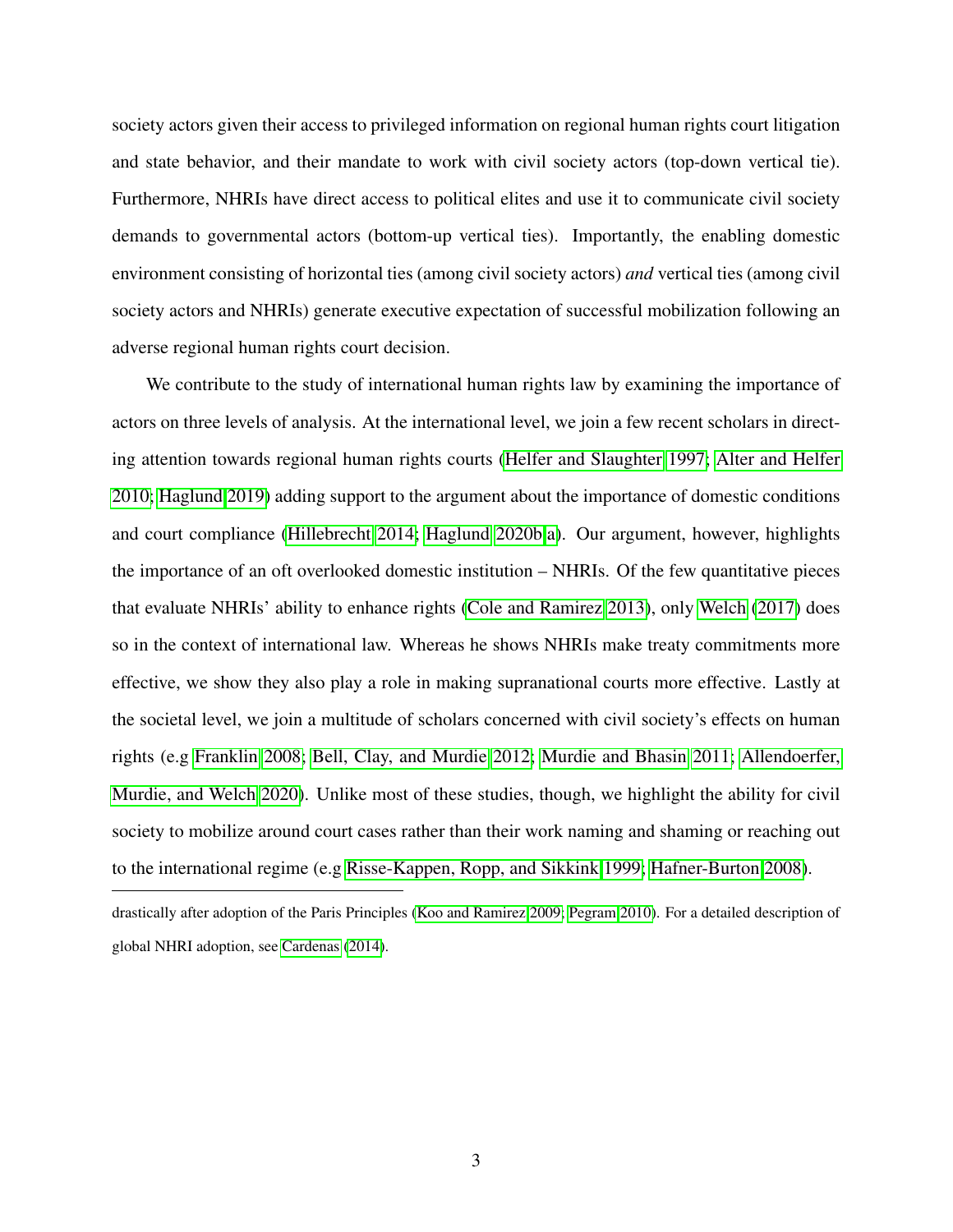### 2 What is an Effective Regional Human Rights Court?

Although scholars recognize the broader mandate of the court (e.g. [Cavallaro and Brewer 2008;](#page-30-4) [Keller and Stone Sweet 2008\)](#page-33-3), to date empirical research has focused largely on the rate of state compliance with regional court orders [\(Hawkins and Jacoby 2010;](#page-32-7) [Hillebrecht 2014\)](#page-33-1). Scholars debate the best manner to assess compliance with the ECtHR, with some examining whether and how long cases remain pending before they are closed [\(Hawkins and Jacoby 2010;](#page-32-7) [von Staden 2018\)](#page-35-3), while others focus on discrete recommendations from the Committee of Ministers [\(Hillebrecht](#page-33-1) [2014\)](#page-33-1). Compliance varies considerably across states. For example, [Hillebrecht](#page-33-1) [\(2014,](#page-33-1) 13) finds that the ECtHR has a 49 percent compliance rate, varying from high (i.e. Ireland, Netherlands, Sweden) to low (i.e. Italy, Russia, Turkey). Compliance variation exists not only across states, but across types of orders. For example, states are more likely to undertake measures such as issuing a formal public apology or paying damages than undertaking legislative changes or investigating violations [\(Hawkins and Jacoby 2010\)](#page-32-7). But compliance need not affect real human rights change as [Neyer and Wolf](#page-34-4) [\(2005,](#page-34-4) 41-42) point out nicely:

Compliance focuses neither on the effort to administer authoritatively public policy directives and the changes they undergo during this administrative process (implementation) nor on the efficacy of a given regulation to solve the political problem that preceded its formulation (effectiveness)...Assessing compliance is restricted to the description of the discrepancy between the (legal) text of the regulation and the actions and behaviors of its addressees. Perfect compliance, imperfect implementation and zero effectiveness therefore are not necessarily mutually exclusive.

Although some debate exists over how to best define and conceptualize effectiveness [\(Shany](#page-35-4) [2012\)](#page-35-4), we take the simple stance that an effective court should influence state human rights practices generally. Effectiveness captures a broad mandate in which adverse court judgments influence overall state human rights behavior. An effective regional human rights court decreases human rights abuses by influencing the decisions of political actors to create and implement policy meant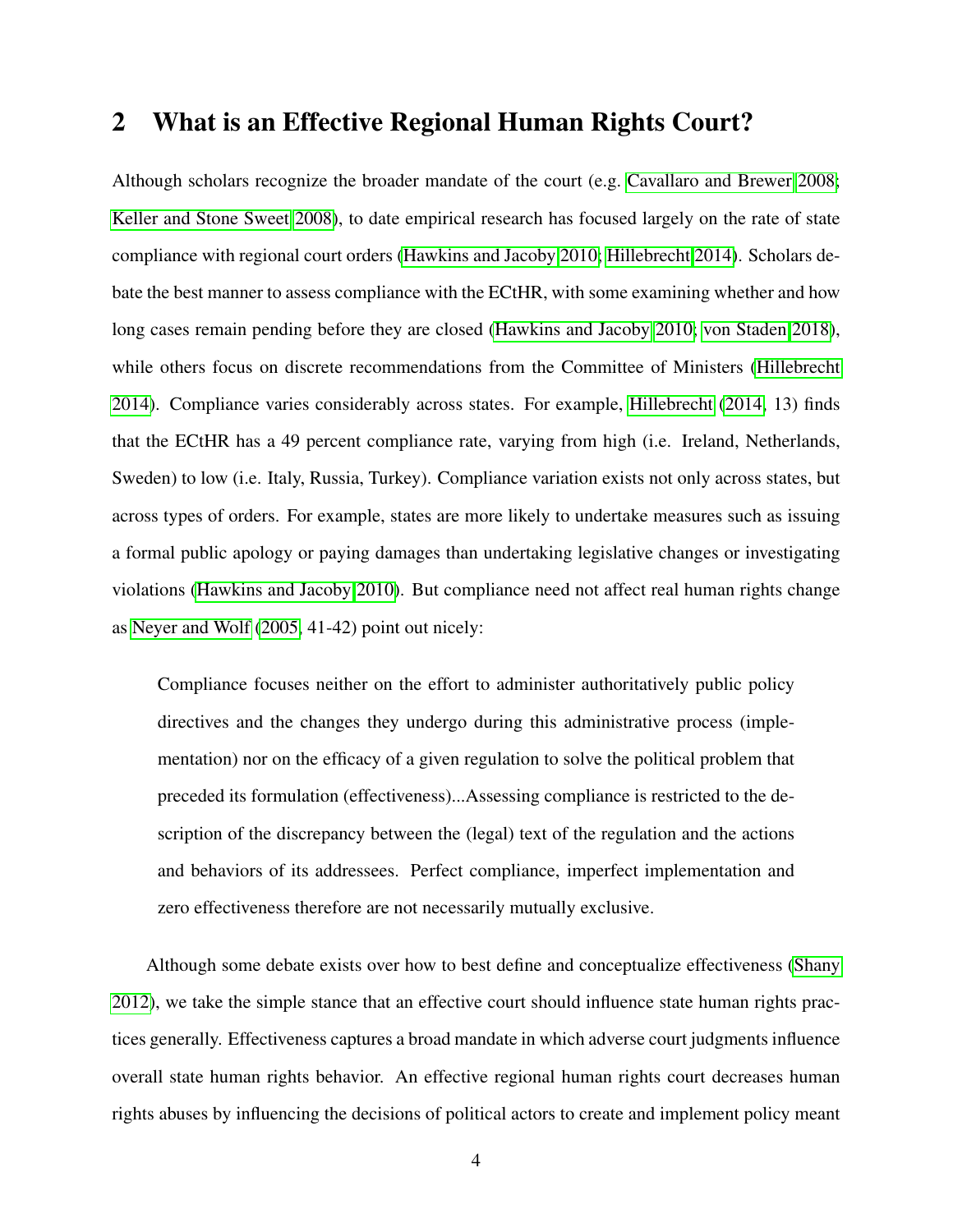to protect rights [\(Keller and Stone Sweet 2008\)](#page-33-3).

# 3 Domestic Actors and Human Rights Policy

Like international law more generally, regional human rights courts possess few international enforcement mechanisms leading some to expect little influence on state behavior (e.g. [Mearsheimer](#page-34-5) [1995;](#page-34-5) [Posner 2014\)](#page-34-6). However, those skeptics fail to account for the domestic context in which international human rights law operates. After all, domestic actors actually implement international legal obligations, including regional court orders. For example, domestic legislators can adopt, amend, or repeal legislation and domestic judges can conduct criminal proceedings to remedy rights abuses. The executive is responsible for carrying out specific court orders such as erecting a memorial, mandating training, or setting up a DNA database of victims. While the execution of such orders represent steps toward compliance, we focus not on implementation of specific orders, but rather on the adoption of comprehensive human rights policy – which includes the administration, monitoring, and enforcement of human rights policy – that can lead to more respect for human rights broadly [\(Haglund 2020b\)](#page-32-3).

As the primary policy authority on respect for rights, the executive – including the leader and bureaucracy – produces and implements important policy designed to enhance human rights practices.<sup>3</sup> Executive policies designed to enhance human rights practices involve the administration, monitoring, and enforcement of human rights protection. Administration involves dissemination of policy objectives to various state agents responsible for policy implementation, such as training programs. Monitoring might include inspections of detention facilities, to ensure state agents abide by stated policy. Enforcement involves punishment for those who do not [\(Haglund 2020b\)](#page-32-3).

But, executives often lack incentives to protect human rights. The adoption of comprehensive

We recognize variation exists in leader beliefs that may influence the executive branch. Our main model holds executive leadership constant. However, when we estimate a robustness check with executive ideology that captures changes in the executive branch [\(Keefer 2012\)](#page-33-4), The results remain the same.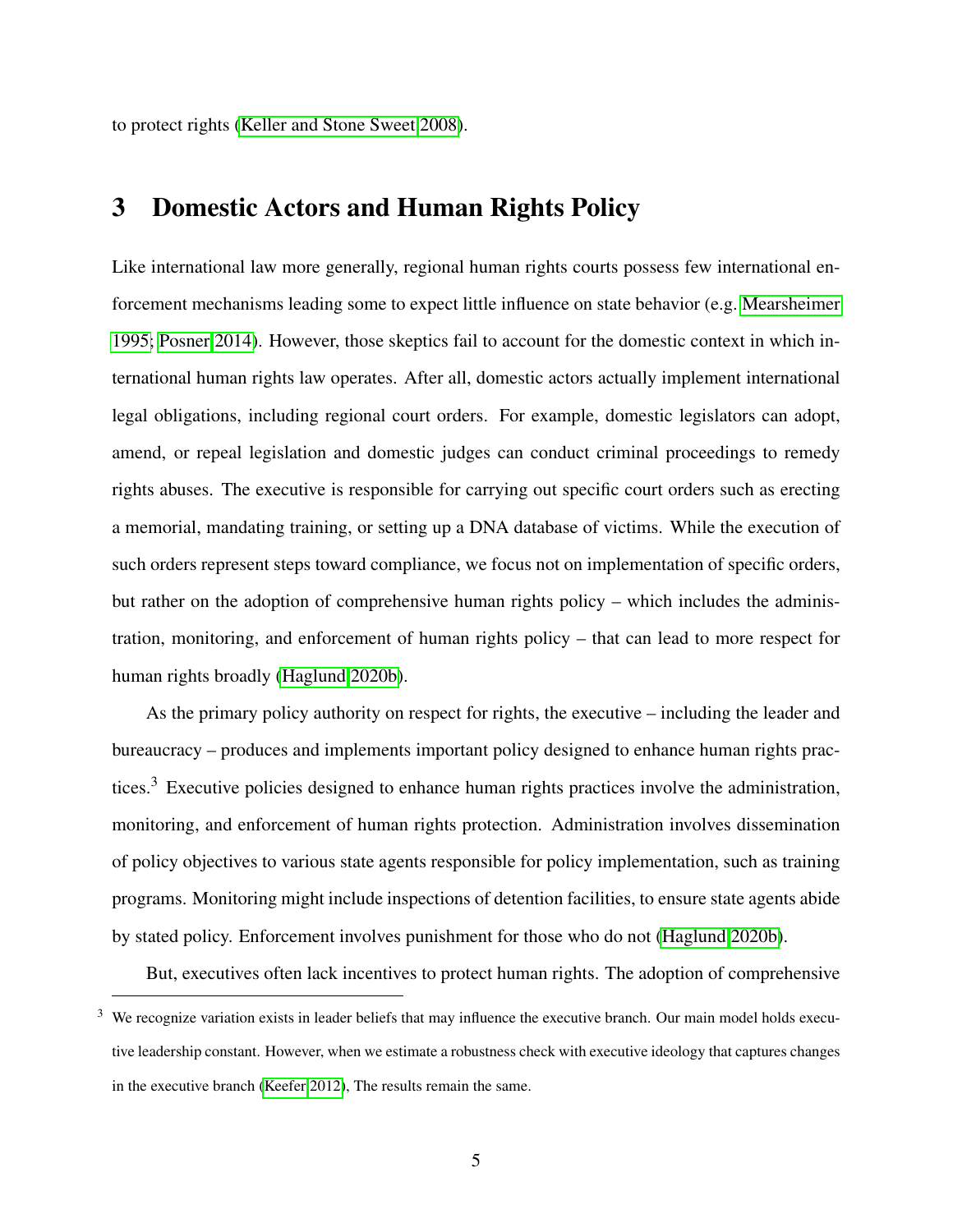human rights policy is costly, both materially and politically. For example, effective human rights training programs require wide geographical coverage over long time periods, perhaps indefinitely. Political costs derive from the executive's preference to reserve repressive policies as a response to challenges to the status quo [\(Poe 2004\)](#page-34-7). New, more stringent human rights policies may remove the executive's ability to readily rely on certain repressive tactics. Without the appropriate executive incentives, regional human rights court litigation is unlikely to improve respect for rights.

The right domestic conditions can create pressure on the executive to adopt comprehensive human rights policy when faced with adverse regional court decisions. Following an adverse regional human rights court decision, the executive behaves in expectation of the potential pressure from civil society actors to make rights-related policy changes in response to a judgment. That pressure can come directly from civil society to the executive. Or the pressure can indirectly come from civil society through other branches of government. For example, when the regional court charges domestic judges with re-examination of a case, individuals and groups may shift public support (a valuable resource of powerful domestic judiciaries [\(Carrubba 2009\)](#page-29-4)) away from the domestic court for failing to uphold the regional court's orders [\(Haglund 2020b\)](#page-32-3). Or, civil society actors may place pressure on the legislature to make legislative changes in line with the regional court's orders, threatening the political survival of legislators that fail to do so. If judges and legislators implement regional court orders as a result of pressure by civil society actors, the executive must then implement those laws and orders or risk facing political costs up to losing power.<sup>4</sup>

4 Importantly, because the executive behaves in expectation of civil society mobilization, if the executive expects civil society mobilization, then the executive may not to commit abuses in the first place. If this were the case, adverse ECtHR judgments would rarely, if ever, occur because the executive would be deterred by the presence of the regional court. However, the executive does not have complete information about the likelihood of litigation. Incomplete information is a result of only a relatively small subset of abuses resulting in ECtHR litigation. Most ECtHR petitions do not make it past the admissibility stage. For example, in 2017, over 69,000 applications to the ECtHR did not make it to the judgment stage. As a result, the executive does not expect with certainty that petitions before the ECtHR will result in adverse judgments. Moreover, evidence of many types of rights abuses, particularly physical integrity abuses, is difficult to obtain, as abuses are often committed in secret with few witnesses [\(Lupu 2013\)](#page-33-5). Many physical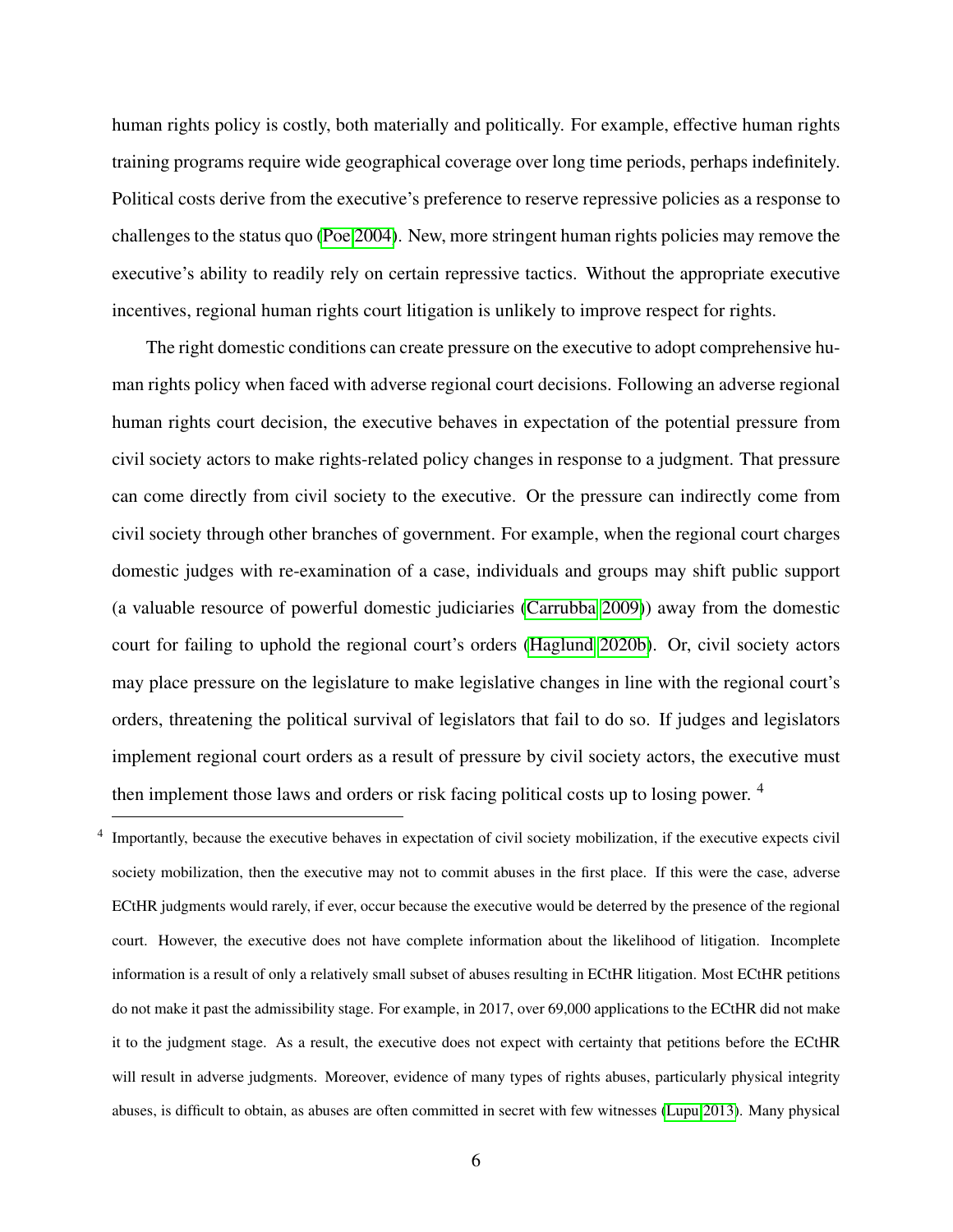## 4 Regional Court Litigation and Pro-Rights Mobilization

Regional human rights court litigation plays an important role in mobilization efforts by helping pro-rights groups frame their struggle. International human rights legal standards, established in various international treaties as well as international and regional court litigation, influence the perceptions and understandings of rights advocates regarding their claims to particular rights, as well as the enforceability of those claims [\(Hafner-Burton, LaVeck, and Victor 2016\)](#page-32-8). International litigation helps social movements frame demands by "suggesting new ways for individuals to view their relationship with their government and with each other" [\(Simmons 2009,](#page-35-0) 141). When societal norms dictate that the oppression of certain groups within society is "justified, acceptable, or inevitable," there is very little incentive to organize around rights claims for oppressed groups [\(Es](#page-31-2)[kridge 2001,](#page-31-2) 439). But, international litigation represents a focal point around which groups may begin to question accepted norms of oppression and provide "alternative frameworks by which the oppressed gain a sense of political identity, legitimacy, and efficacy" [\(Simmons 2009,](#page-35-0) 141). Framing also helps mobilize non-victims as allies for the oppressed (e.g [Myers 2008\)](#page-34-8). European Court litigation informs civil society demands, though, as we argue next, the likelihood of civil society mobilization varies based on the domestic political environment.

# 5 An Enabling Domestic Environment

Although regional human rights court litigation provides frames that encourage mobilization, the probability that civil society actors successfully build a pro-rights coalition around such litigaintegrity abuses, then, are never observed or the amount of evidence presented is not sufficient in a court of law. While the executive may expect mobilization *following an adverse judgment*, the executive is less capable of anticipating an adverse judgment from the ECtHR.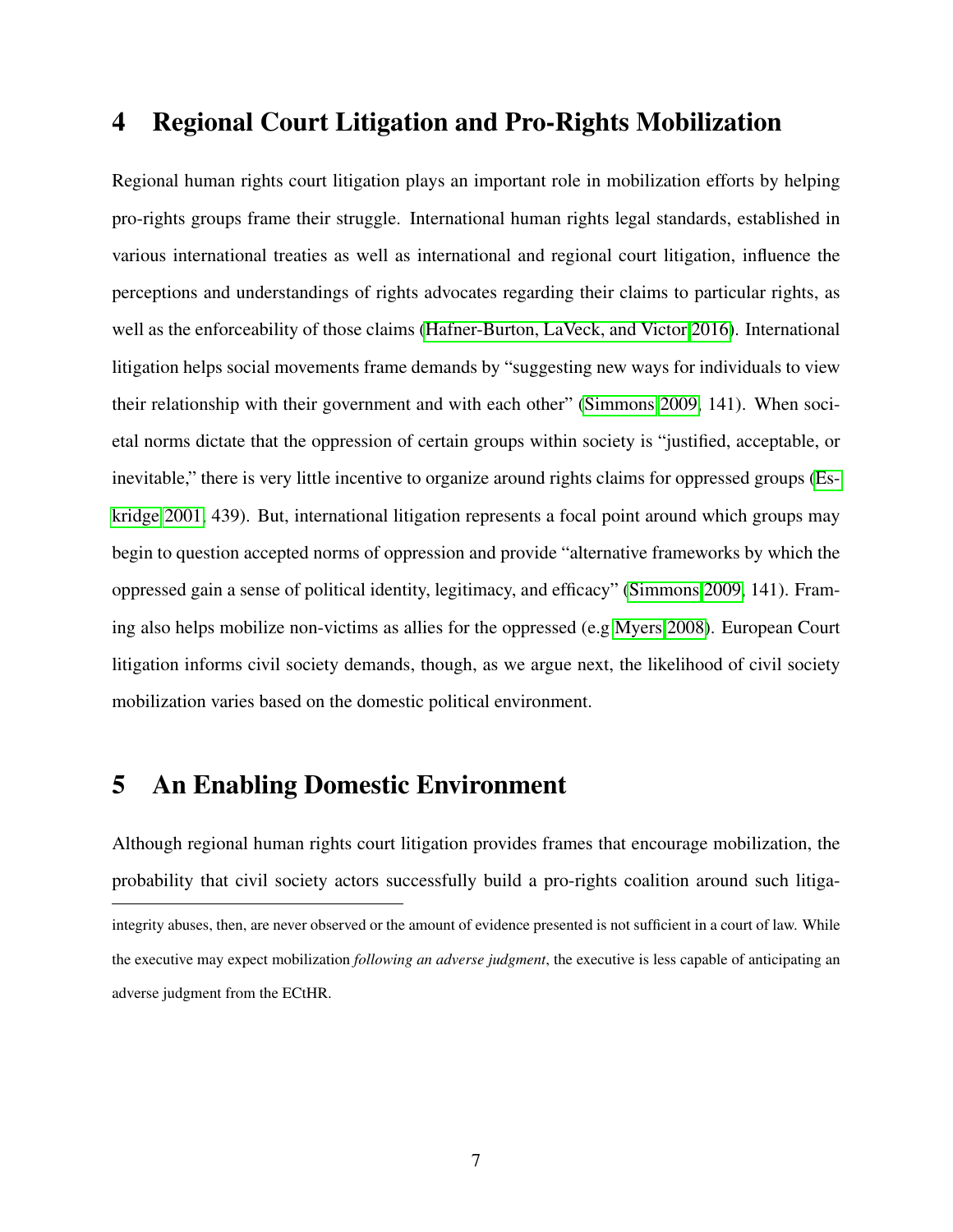tion is conditional on an enabling domestic mobilization environment. Domestic actors<sup>5</sup> intimate familiarity with the local rights environment make them particularly important for ensuring implementation of regional human rights court decisions [\(Helfer and Slaughter 1997\)](#page-32-1). In fact, [Cavallaro](#page-30-4) [and Brewer](#page-30-4) [\(2008,](#page-30-4) 775) argue that "supranational tribunals will generally have the greatest impact when their procedures and judgments are relevant to the actors working to advance specific human rights in these countries, including not only state agents but also human rights organizations, social movements, and the media." Executive expectation of successful mobilization, then, depends on the domestic environment. Mobilization success increases with the existence of "horizontal ties" among civil society actors and "vertical ties" between civil society actors and governments. Horizontal ties connect individuals from different parts of society (e.g. [Tripp 2000\)](#page-35-5) and vertical ties provide access to important power structures (e.g. [Akchurin and Lee 2013\)](#page-29-5), both of which are necessary for mobilization success. The executive expects an increased probability of effective mobilization around regional court litigation in states with strong *horizontal ties* among civil society actors where they are able to freely pursue their goals and enjoy autonomy from the state, and who have access to the *vertical ties* provided by NHRIs, as NHRIs help translate legal rulings into more useful frames and provide access to political elites, allowing the coalition to lobby those actors that can affect change in the government.

#### 5.1 Role of Horizontal Ties: Robust Civil Society

The human rights frames created by litigation increase the probability of mobilization among civil society actors thus increasing the "relative strength of domestic pro-compliance constituencies" [\(Dai 2013,](#page-31-3) 97). Frames create emotional responses that contribute to individuals overcoming collective action problems [\(McEntire, Leiby, and Krain 2015\)](#page-34-9), which in turn leads to larger groups

<sup>5</sup> [Alter](#page-29-6) [\(2014,](#page-29-6) 21) calls these actors *compliance supporters* because they mobilize to induce governmental actors to adhere to a regional court ruling. [Helfer and Slaughter](#page-32-1) [\(1997\)](#page-32-1) refer to these domestic actors as the users and consumers of judicial rulings.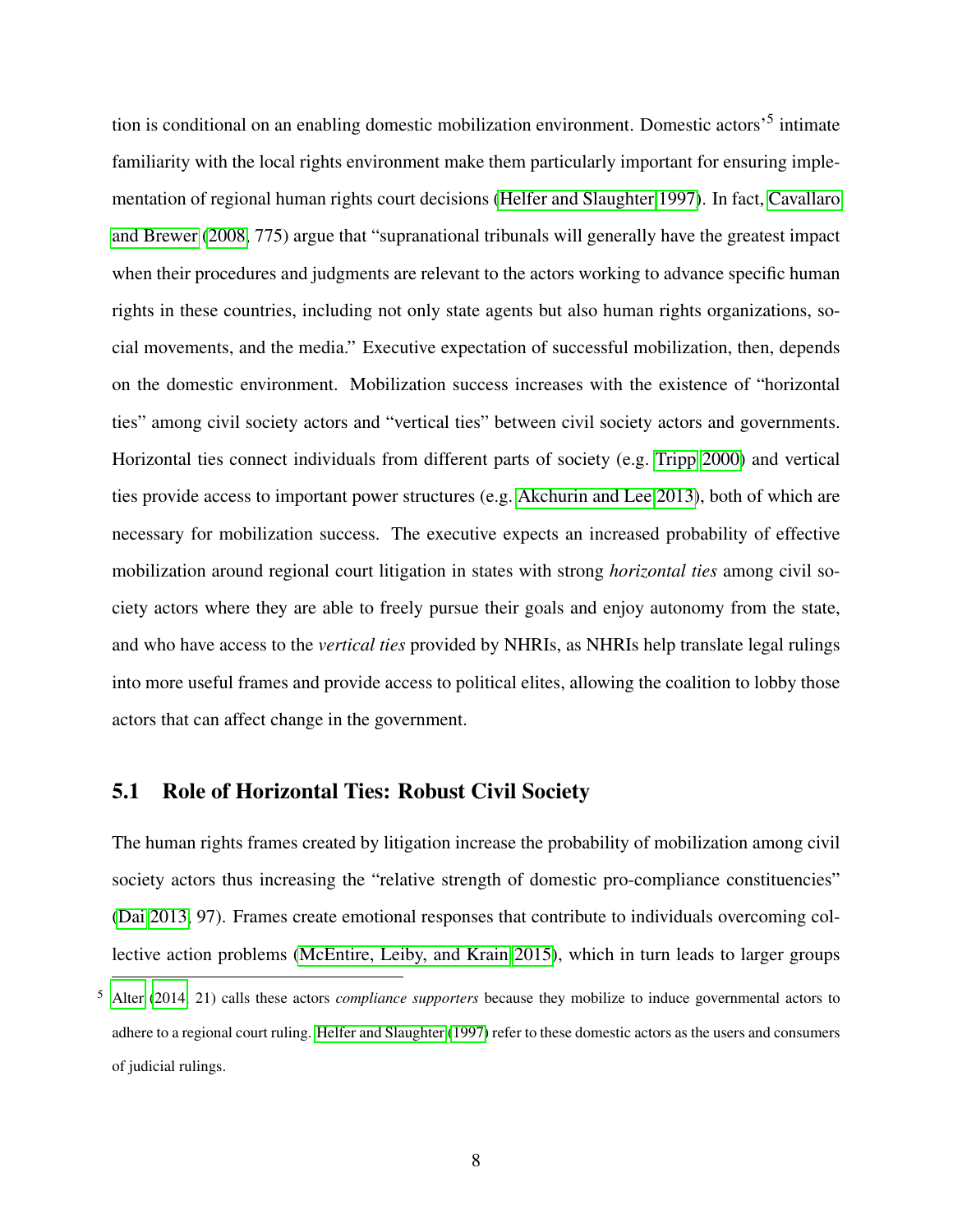with more resources upon which to draw. The human rights frame in particular, considered a "master frame," provides tried-and-true strategies and tools used by other successful groups [\(Snow and](#page-35-6) [Benford 1992\)](#page-35-6). Legal human rights frames also allow civil society groups to bolster their position by reaching out to international actors concerned with similar social problems [\(Risse-Kappen,](#page-34-2) [Ropp, and Sikkink 1999\)](#page-34-2).

Supranational court litigation also increases advocacy group participation in monitoring the enforcement of laws domestically [\(Cichowski and Stone Sweet 2003;](#page-30-5) [Hillebrecht 2012\)](#page-33-6). As rights become increasingly legalized and formalized through adverse regional human rights court decisions, the potential for greater participation among various domestic actors grows. Regional court litigation often creates the social space necessary to facilitate policy discussions that previously lacked domestic salience [\(Schneider and Ingram 1997\)](#page-35-7). And "the extent to which new policy statements are constructed through litigation or legislative acts, even if they lack concrete policy instruments or enforceability [lead us to] expect increased opportunities for mobilizing action around these issues due to their increased saliency"[\(Cichowski 2007,](#page-30-6) 15). As a result, the size of domestic mobilization efforts often grows. Those mobilization efforts exert higher costs on the executive, particularly as they gain resources in the presence of strong horizontal ties. Where norms of higher civil society participation exist, dense civil society networks increase the likelihood of successful mobilization [\(Loveman 1998\)](#page-33-7).

While dense civil society networks encourage mobilization, institutional factors play a key role in the *ability* of individuals to organize horizontally as well. Civil society organizations must be able to operate unconstrained from government interference in their formation or operation. When they do, they are free to criticize government policy, particularly state human rights abuses. While previous research largely focuses on either the strength of civil society (e.g. [Dai 2005\)](#page-31-4) or the role of domestic institutions, like freedom of speech (e.g. [Conrad and Moore 2010\)](#page-30-7) in constraining human rights abuses, we argue that in societies where there is a norm of participation in civil society organizations *and* the state does not inhibit their ability to mobilize, we expect individuals to be more likely to mobilize in response to adverse regional human rights court decisions. However,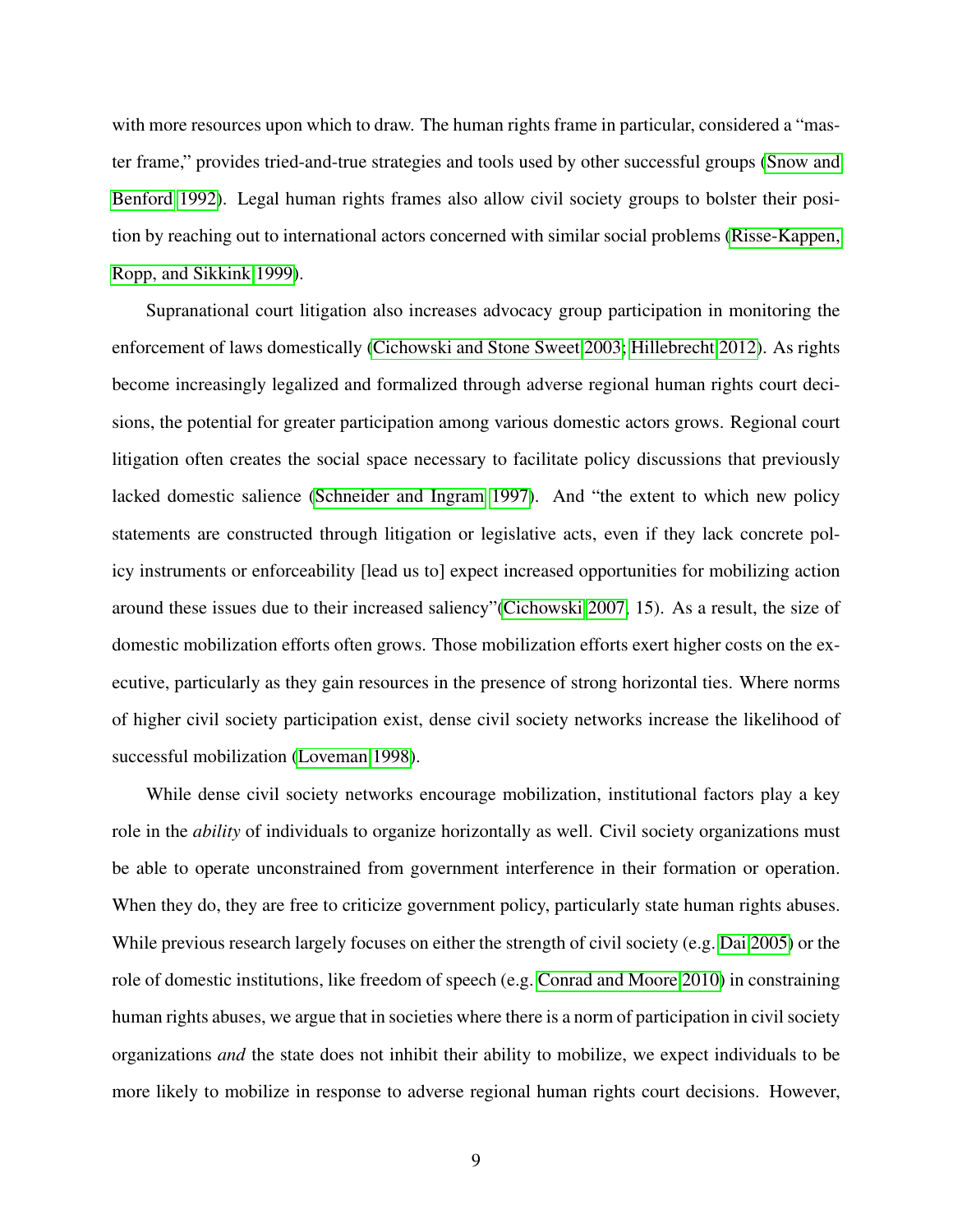regional court litigation and strong horizontal ties alone does not ensure successful mobilization. Civil society actors must have access to information about adverse regional human rights court judgments and information on the state's response. This information provides leverage to civil society actors in their rights demands. In addition to information, civil society actors must also have access to political elites in order to make rights demands. Civil society actors often cannot appeal directly to the government, but use channels through which to make their rights demands heard. In the following section, we turn to the role of NHRIs in providing an important vertical tie in an enabling domestic environment.

### 5.2 Role of Vertical Ties: NHRIs

While horizontal ties increase the probability of mobilization, vertical ties between activists and the political elite provide openings to power structures thus increasing mobilization and its success in the way of political change [\(Akchurin and Lee 2013;](#page-29-5) [Fiske 2006\)](#page-31-5). Because political actors have incentives not to implement adverse regional human rights court decisions, establishing vertical ties with them may be difficult for civil society. For example, civil society actors may lack the necessary information or understanding of regional court litigation to effectively pressure legislators to make legal changes. Moreover, political elites, like legislators are often constrained by the deliberative processes of the institution they inhabit, such as the presence of veto points (i.e. divisions in the legislature, supermajority voting rules, federal systems), as well as institutional constraints like electoral rules, that limit the ability and willingness of the legislature to respond to regional court litigation.<sup>6</sup>

<sup>&</sup>lt;sup>6</sup> While the legislature may adopt, amend, or repeal legislation in response to regional human rights court litigation, absent executive incentives to implement and enforce it, regional court litigation will likely lack effectiveness. To account for the likelihood of legislative changes post-judgment, we include a variable from the Polity IV dataset on executive constraints, which includes a component capturing the extent to which the legislature can initiate legislation in our empirical models.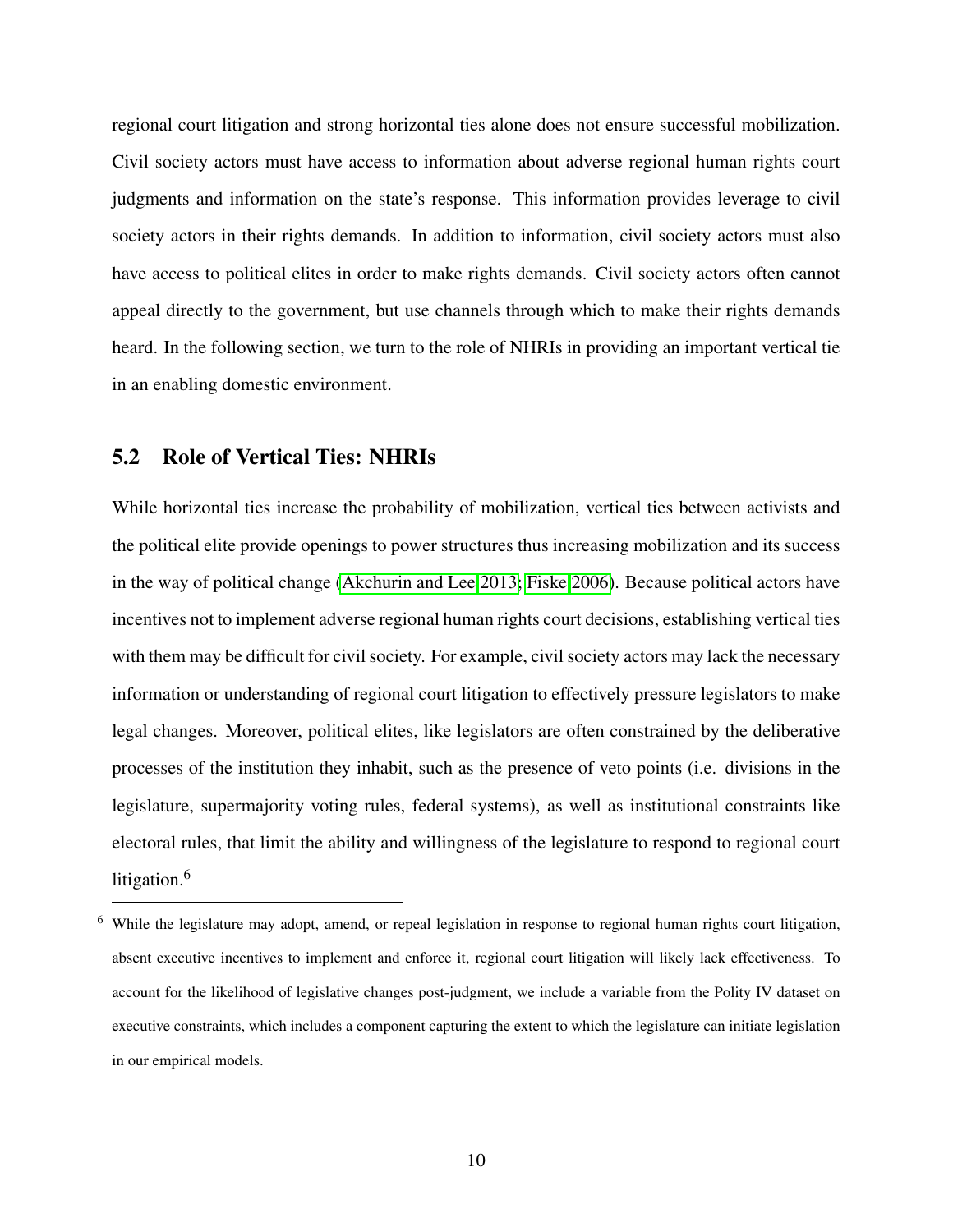Because of their direct connection to the national government and their mandate to promote and protect human rights, NHRIs represent a particularly important vertical tie for civil society actors to achieve human rights changes. Though states create their own NHRIs, they follow international guidelines called the Paris Principles which require particular design decisions for official accreditation of their NHRIs. Two of the most clear and important of these include NHRIs' ability to carry out their work independent of government interference and that the NHRI maintain a robust relationship with civil society actors.<sup>7</sup> As a result, NHRIs occupy a unique space between the state apparatus and civil society – they are political elites with access to state actors, enjoy ties to civil society actors, and focus their efforts directly on human rights protection (rather than a plethora of issues) [\(Smith 2006\)](#page-35-8). These vertical ties act to increase the probability of mobilization and its success by shunting information and demands between (both up and down) civil society and government elites.

#### 5.2.1 Top-Down Ties

NHRIs move information down from political institutions to civil society. They perform activities that increase information in the social environment after litigation such that civil society groups will mobilize with greater probability. Consider, for example the Georgian government attempt to force a journalist, Lali Svaneti, to disclose a confidential source in 2006. The Georgian Public Defender's Office (Georgia's NHRI), cited a ECtHR ruling (*Goodwin v. United Kingdom*) as basis for opening an investigation against the Georgian government [\(Georgia Office of Public Defender](#page-32-9) [2008,](#page-32-9) 76-77), which in turn created the frames for mobilization explained in more detail above.

Supranational court litigation and the state response must be accessible to civil society ac-

<sup>7</sup> Though variation exists in NHRI activity, a majority (69%) of NHRIs in Europe are graded fully compliant with the Paris Principles (which requires independence and working with NGOs), whereas only 4.5% are non-compliant. The rest (30.5%) are partially compliant. For this reason we operationalize NHRIs as dichotomous; they either exist or do not. However, we also operationalize vertical ties using NHRI grades as robustness checks. More on this in the research design described below.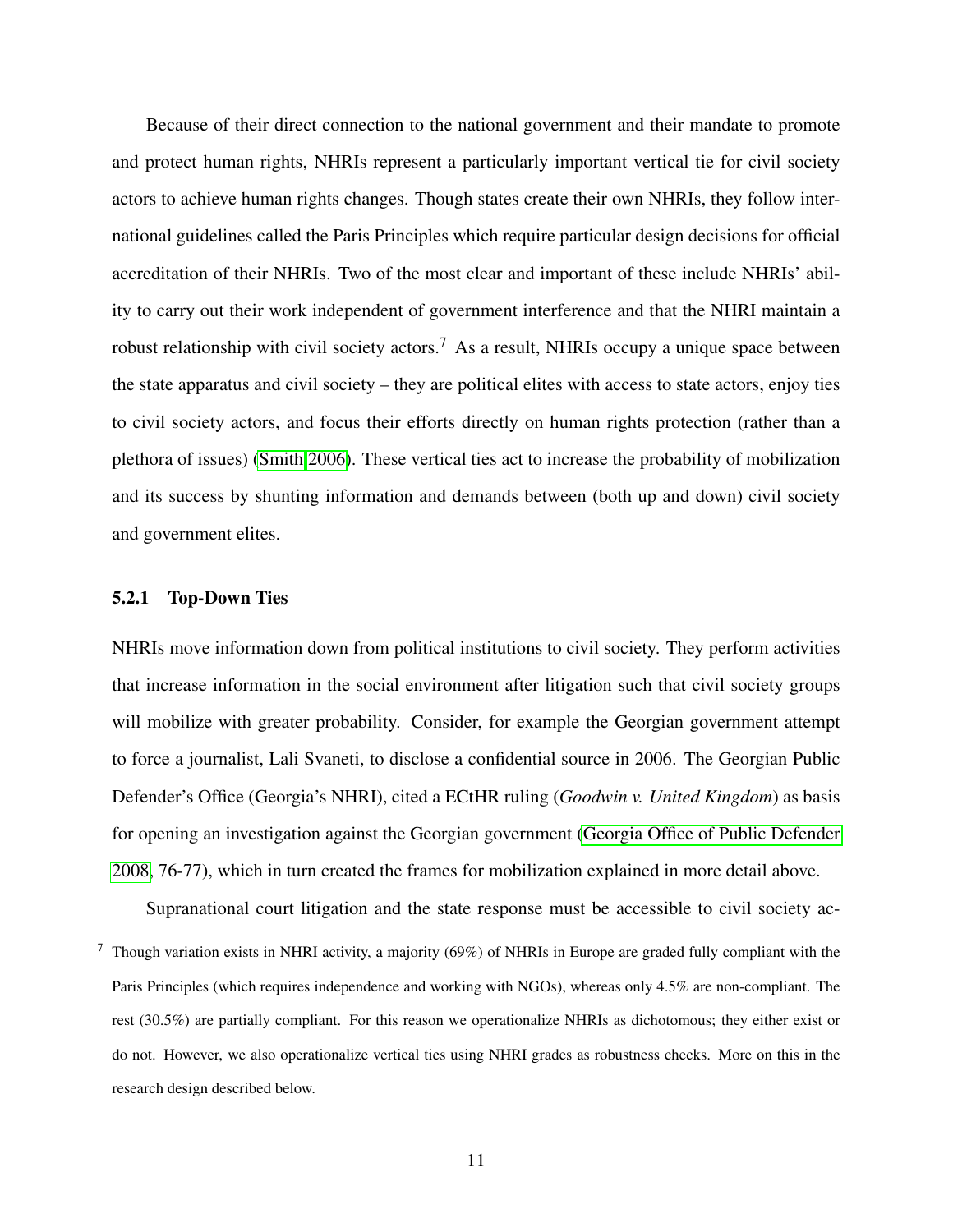tors. NHRIs investigate and monitor state behavior after courts hand down decisions and mandate changes to behaviors and laws. If they find deviations from the required behavior, NHRIs publicize and publish information about regional court litigation, thereby informing civil society actors of regional court rulings and human rights violations [\(European Network of National Human Rights](#page-31-6) [Institutions 2017,](#page-31-6) [2019\)](#page-31-7). Pro-rights movements require a certain degree of "legal literacy" to access the courts [\(Simmons 2009,](#page-35-0) 132-135), which NHRIs offer by informing civil society actors of their legal rights and helping them navigate the legal process [\(Carver 2012\)](#page-29-7). For example, the National Commission for Human Rights (NCHR) in Greece (the Greek NHRI) whose activities include "issuing resolutions on human rights topics, submitting recommendations on issues such as Greece's ratification of ECHR Protocols, implementation and dissemination of ECtHR judgments, and publishing an annual report" [\(Keller and Stone Sweet 2008,](#page-33-3) 504). The NCHR also assists in translating ECtHR judgments into the languages of those under the jurisdiction of the court.

NHRIs also provide information to civil society through workshops and annual reports [\(Welch](#page-35-2) [2017\)](#page-35-2). For example, in Moldova, the Parliamentary Advocates (Moldova's NHRI) hold consultations with NGOs regarding human rights concerns to help set future agendas for both sets of actors [\(Carver 2012,](#page-29-7) 206). All of these activities represent top-down vertical ties NHRIs provide. To be sure, other actors engage in this type of top-down behavior. However, NHRIs represent a special case of vertical ties due to their position *in the government*, rather than working as outsiders. Their unique position also allows them to act as bottom-up vertical ties as described next.

#### 5.2.2 Bottom-Up Ties

Aside from acting as conduits from top to bottom, NHRIs also act as a vertical tie from bottom to top. Given their position as a government institution, they possess special access to the very government who must make changes for positive rights changes. When civil society groups attempt to directly lobby the government, they risk working inefficiently, always searching for sympathetic insiders (e.g. [Haider-Markel and Meier 1996;](#page-32-10) [Waylen 2017\)](#page-35-9), or even risk cooptation (e.g [Fower](#page-31-8)[aker 2001;](#page-31-8) [Brown, Brown, and Desposato 2008\)](#page-29-8). NHRIs' position within the government allows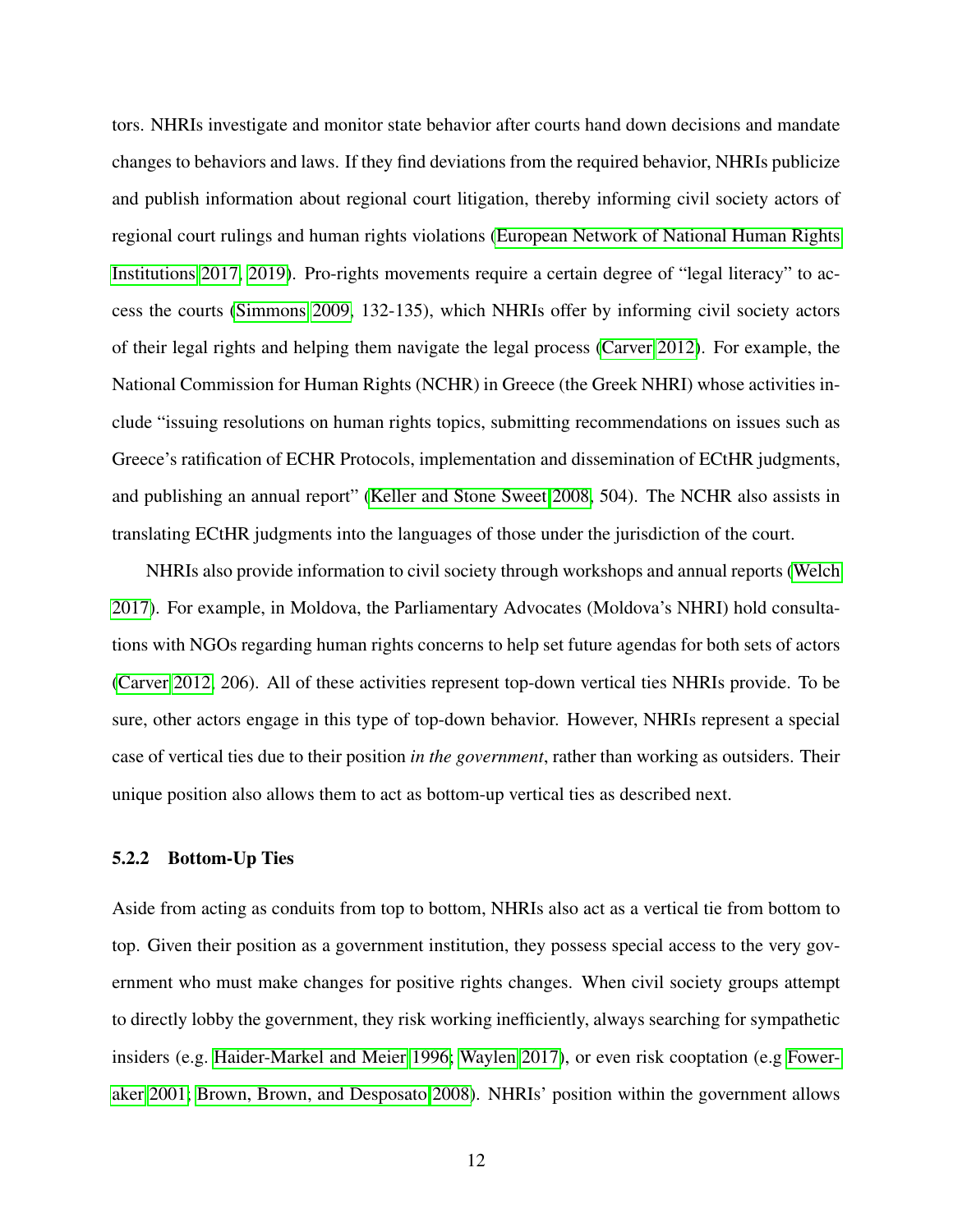them to efficiently maintain relationships with those in government who may be allies and who have the power to change policy. In some ways, being a part of the government may also expose NHRIs to the risk of cooptation, but having anticipated this, the standards for NHRI design explicitly require independence from the government and suggestions for how to maintain that independence [\(de Beco and Murray 2014\)](#page-31-9).

NHRIs use their unique access to translate civil society's demands to political elites with the power to make changes. In fact, the legal working group of the European Network of National Human Rights Institutions (ENNHRI) published a report offering guidance for individual NHRIs to support the implementation of ECtHR judgments. The report offers practical recommendations for NHRIs to influence the executive branch and the legislature while partnering with civil society.<sup>8</sup> In Georgia, the National Council of Ethnic Minorities (an organization of around 80 civil society groups) makes good use of this access by helping to shape the Georgian NHRI's<sup>9</sup> priorities, which they then take to state actors [\(Carver 2012,](#page-29-7) 207).

NHRIs can engage the executive and provide it with recommended legislation to send to the legislative branch in order to comply with regional court judgements. They can also engage the executive by highlighting weaknesses in human rights policy, including administration, monitoring, and enforcement. While most rely on dialogue and persuasion, some even have the ability to threaten legal sanction if they find members of the executive branch in breach of court rulings [\(Welch 2019\)](#page-35-10). NHRIs also negotiate, review, and even sometimes help draft legislation with members and committees of legislatures [\(Carver 2004\)](#page-29-9). In these ways, civil society can take advantage of the access the NHRIs' bottom-up vertical ties offer to political elites to affect real political and legal change.

To summarize, we argue that regional human rights court litigation provides an important frame for civil society actors. However, the presence of both horizontal ties among civil society actors and vertical ties (top-down and bottom-up) in society increase the chances that regional

<sup>8</sup> [http://ennhri.org/IMG/pdf/ennhri\\_guidelines-v2\\_a4\\_web.pdf](http://ennhri.org/IMG/pdf/ennhri_guidelines-v2_a4_web.pdf)

<sup>9</sup> The Georgian Public Defender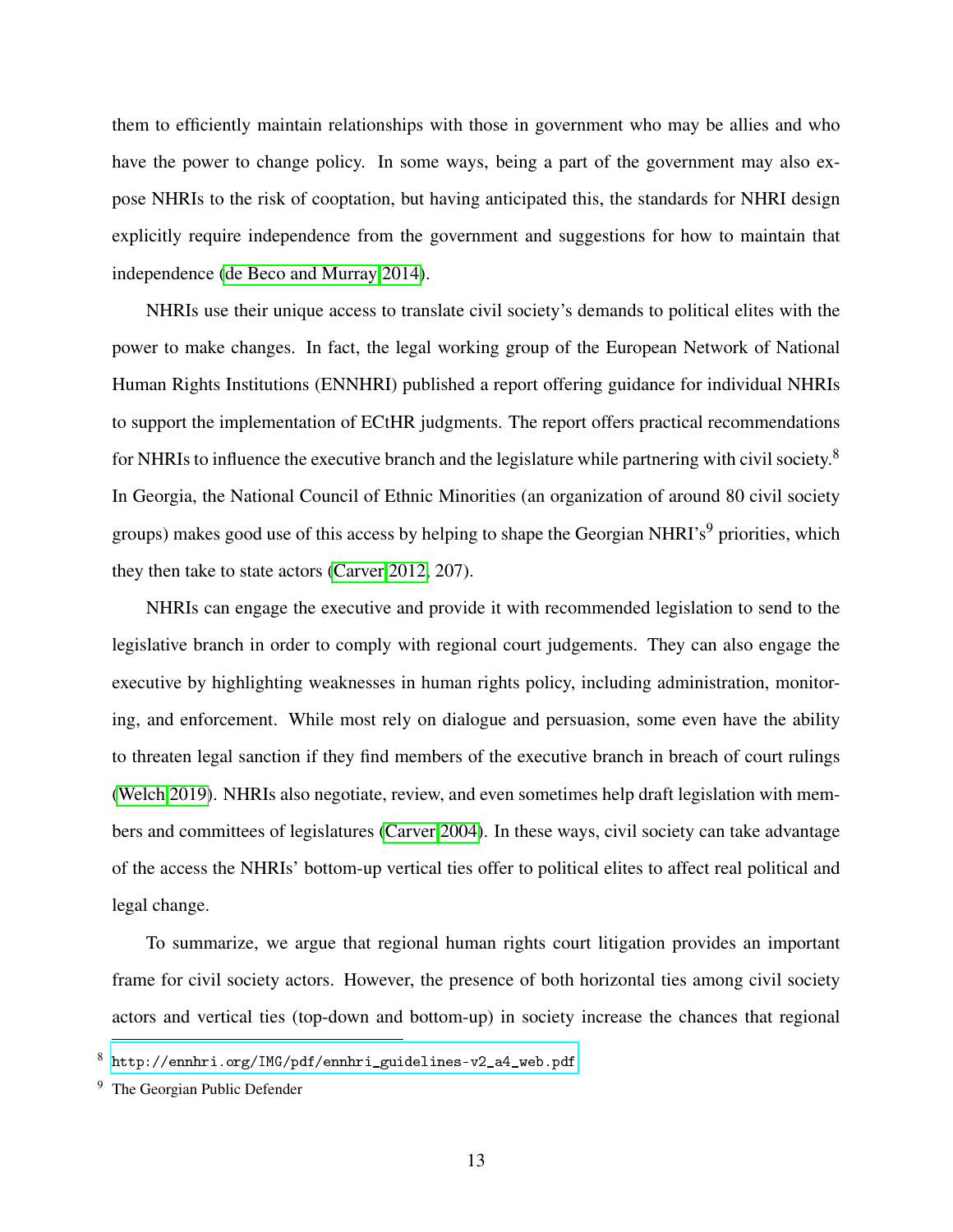human rights court litigation encourages the executive to make rights-related policy changes. Importantly, in an enabling domestic environment such as that described above, the executive *expects* to face pressure to make human rights policy changes following an adverse regional court decision and adopts comprehensive human rights policy in the face of regional court litigation which should lead to better protection for human rights. To provide evidence for our argument, we provide illustrative examples of the theoretical processes described above for Greece, Italy, and the Netherlands in the Supplementary Appendix and in what follows, we move to systematically test the following:

*Hypothesis: Regional human rights court litigation that finds violations of human rights is more likely to improve respect for human rights in the presence of robust civil society and a National Human Rights Institution.*

### 6 Research Design

### 6.1 Spatial-Temporal Domain

To test the hypothesis we turn to the ECtHR. The European Convention on Human Rights (ECHR) established the ECtHR in 1959 under the Council of Europe. The ECtHR hears cases involving violations of the ECHR. Following an adverse ECtHR judgment, the state is charged with conceiving and executing steps, including individual measures (e.g. paying reparations) and general measures (e.g. legislative changes) to achieve compliance with the court. A Committee of Ministers monitors the status of the execution of the judgment, asking states to report on measures taken, and making recommendations to encourage compliance when they deem state actions inadequate. The sample includes ECtHR judgments from 1980-2012 for all ECHR contracting parties.<sup>10</sup>

Although supranational courts exist in other regions, the ECtHR remains the most active by far. The Inter-American Court of Human Rights (IACtHR) delivered 17 judgments in 2015 and the

<sup>&</sup>lt;sup>10</sup> The sample analyzed includes 46 of the 47 Council of Europe member states. Montenegro did not receive an adverse ECtHR decision related to physical integrity rights until 2014.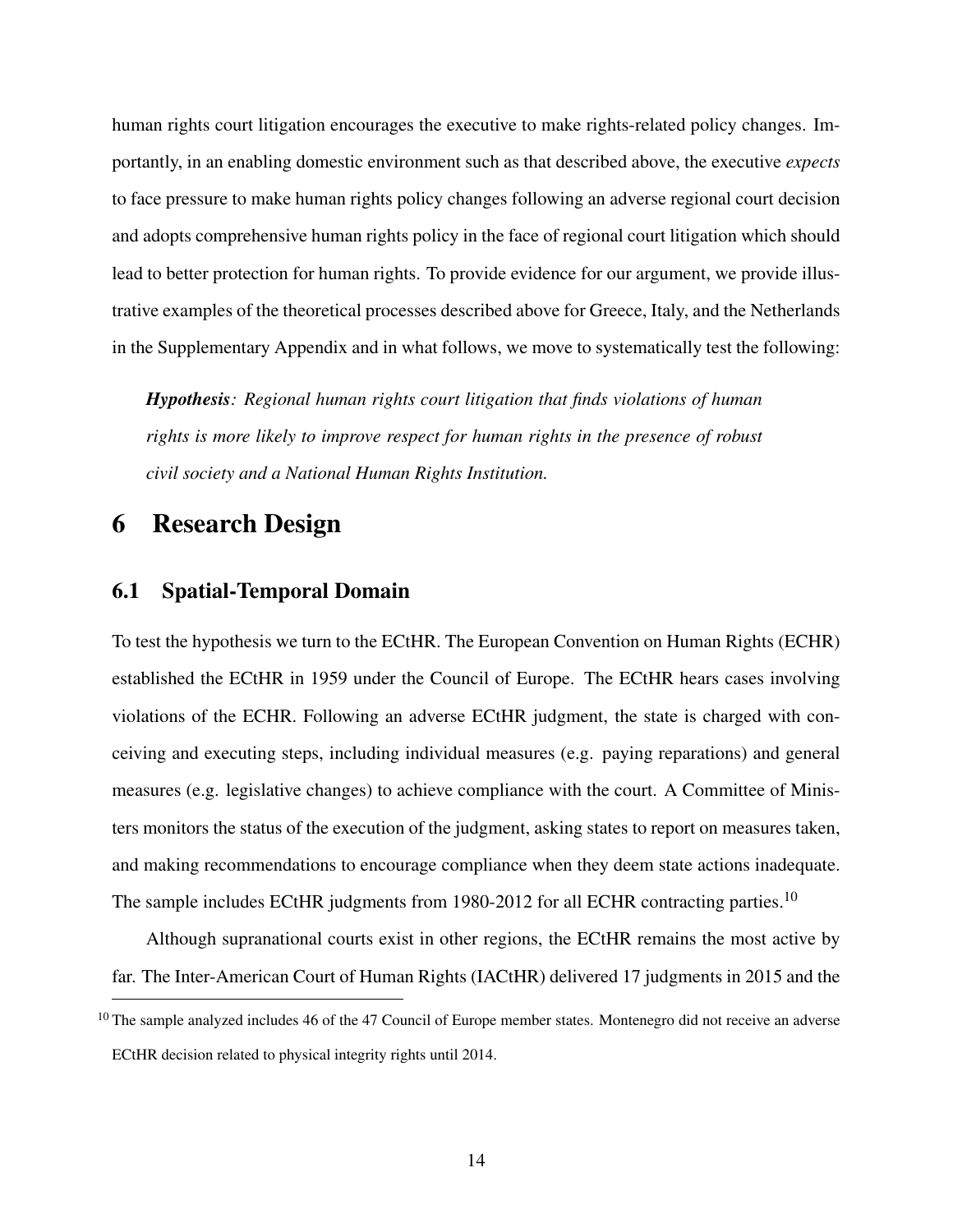African Court on Human and People's Rights, established in 2004, delivered it's first judgment in 2009, and to date only 32 cases have been finalized and closed. In contrast, the ECtHR delivered 1,926 judgments in 2016 alone – a sample size large enough to discern general patterns within the data. While some might worry that the Western European countries responsible for the establishment of the Council of Europe (the constitutive body of the European Convention) were mostly liberal democracies with strong institutional commitments to the rule of law[\(Helfer and Slaughter](#page-32-1) [1997,](#page-32-1) 276), the members of the ECtHR exhibit sufficient political and social heterogeneity due to the addition of states over time – many of whom formerly belonged to the Soviet bloc. As a result, our sample provides a sufficient number of observations and variation in rights behavior, litigation, domestic institutions, and civil society from which to draw inferences.

### 7 Data

We built a data set with variables from different sources, which we present in greater detail below. For interested readers, we present summary statistics for each in the Appendix.

#### 7.1 Outcome Variable: Respect for Human Rights

To measure the outcome of interest, ECtHR effectiveness, we used the measure of respect for physical integrity rights created by [Fariss](#page-31-10)  $(2014).<sup>11</sup>$  $(2014).<sup>11</sup>$  The human rights measure comes from a "theoretically informed measurement model, which generates unbiased estimates of repression

 $11$  Although respect for physical integrity rights does not directly capture executive policy designed to ensure respect for rights, respect for rights represents a reasonable proxy (see [Cingranelli and Filippov 2010,](#page-30-8) for a similar argument). Further, we expect any gap between policy and practice to result from principal-agent problems wherein bureaucrats shirk from the executive policy and administer it less faithfully. As a result, we likely estimate conservative effects. Moreover, we account for executive capacity to engage in policy change by studying a region of the world with relatively high capacity (Europe) and controlling for an indicator of capacity in the empirical analysis (GDP per capita).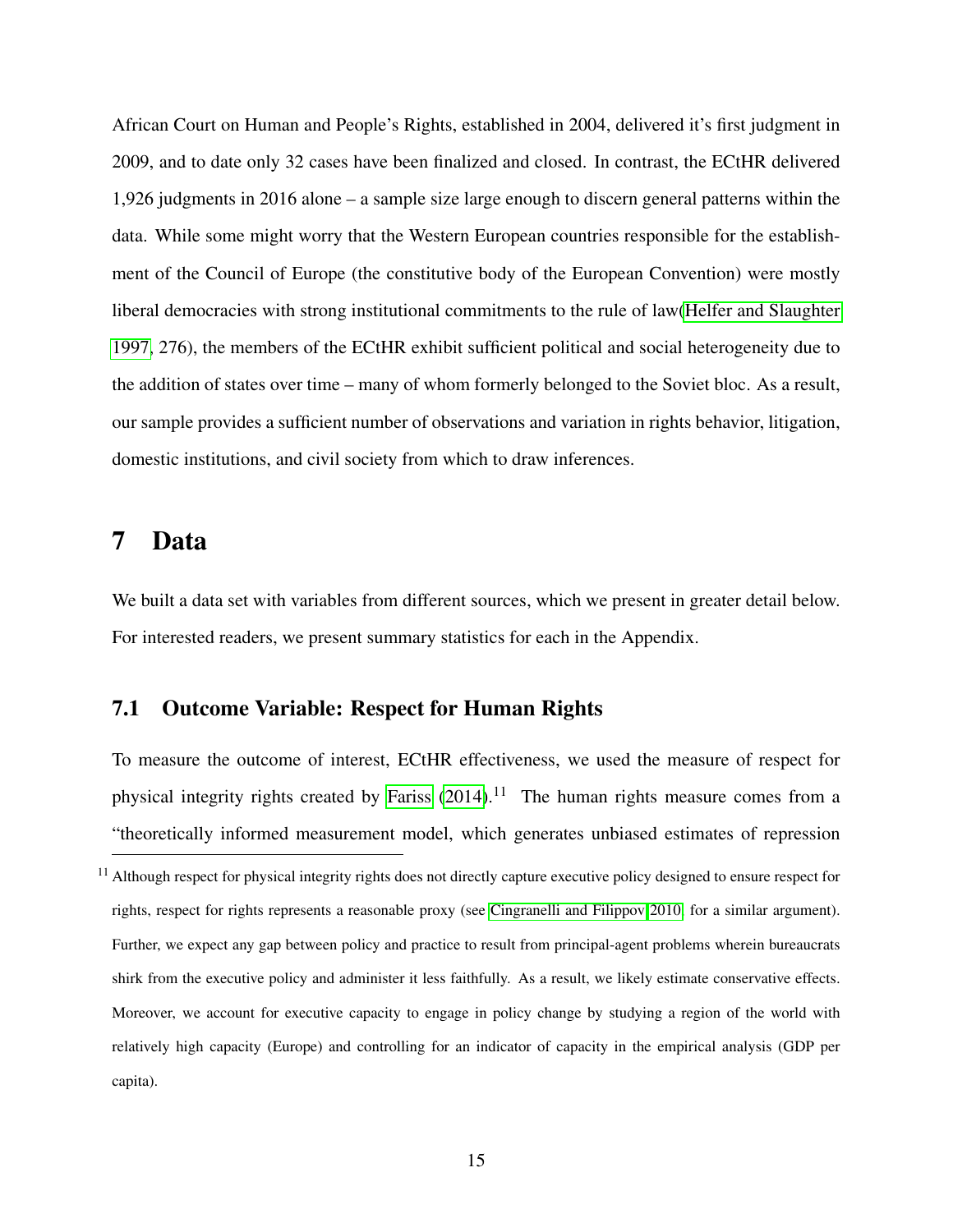using existing data" [\(Fariss 2014,](#page-31-10) 297). The [Fariss](#page-31-10) [\(2014\)](#page-31-10) measure is a dynamic ordered item response model that uses several existing human rights measures<sup>12</sup> as input to estimate latent state human rights practices. The variable ranges from -1.65 to 4.71 ( $\mu$  = 1.73; SD = 1.29) in the sample, with higher numbers representing greater respect for human rights. While Western and Northern Europe represents a region of the world with relatively high respect for rights, violations of physical integrity are also particularly prevalent in the 46 Council of Europe member states included in the analysis. For example, although the sample includes countries with traditionally strong rights protections, such as Luxembourg and Iceland, it also includes countries with worse records such as Russia, Turkey, and Ukraine.<sup>13</sup>

### 7.2 Explanatory Variables

Modeling the complex relationship between the regional court decisions, strength of civil society, and NHRIs best tests the argument presented above. Although the modeling strategy will lead to complicated results, not accounting for the interactions leaves our understanding of the institutional environment's effects on human rights respect incomplete. Thus, we employ a three-way interaction term between our main explanatory variables in the model. Below we describe each of the constituent variables used to create the interaction.

 $12$  [Taylor and Jodice](#page-35-11) [\(1983\)](#page-35-11), [Rummel](#page-35-13) [\(1994\)](#page-35-12), Rummel [\(1995\)](#page-35-13), [Hathaway](#page-32-11) [\(2002\)](#page-32-11), [Harff](#page-32-12) [\(2003\)](#page-32-12), [Eck and Hultman](#page-31-11) [\(2007\)](#page-31-11), [Marshall, Gurr, and Harff](#page-33-8) [\(2009\)](#page-33-8), [Sundberg](#page-35-14) [\(2009\)](#page-35-14), [Wayman and Tago](#page-35-15) [\(2010\)](#page-35-15), [Gibney, Cornett, and Wood](#page-32-13) [\(2012\)](#page-32-13), [Conrad, Haglund, and Moore](#page-30-9) [\(2013\)](#page-30-9), [Cingranelli, Richards, and Clay](#page-30-10) [\(2014\)](#page-30-10)

 $13$  As robustness checks, we estimate the models using the CIRI physical integrity rights index as a dependent variable [\(Cingranelli, Richards, and Clay 2014\)](#page-30-10). We also present results from an alternative specification in which the dependent variable represents a change in respect for rights from year to year. These results, presented in the Appendix, remain similar.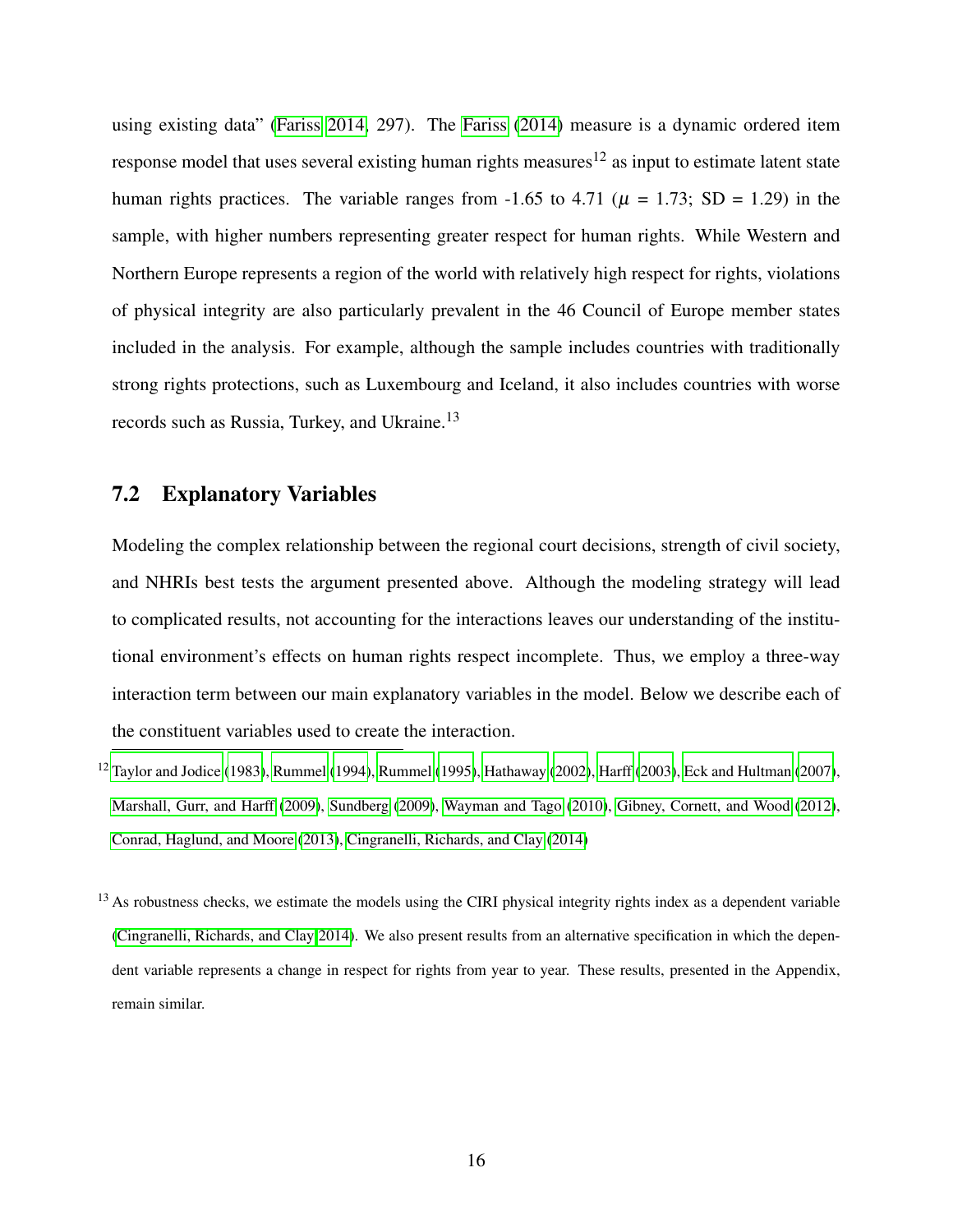#### 7.2.1 Adverse Rulings

The first of the constituent variables is the number of adverse judgments associated with physical integrity violations issued against a state in a year by the ECtHR. It ranges from 0 to 112, with  $\mu$  $= 2.06$  and SD = 9.53 (median = 0).<sup>14</sup> The variable is a count of adverse judgments rendered by the ECtHR,<sup>15</sup> which includes judgments and decisions published in the Court's official "Reports of Judgment and Decisions," as well as judgments of high, medium, and low importance.<sup>16</sup> We include adverse judgments associated with Articles 2 (right to life), 3 (torture), 4 (slavery), and 5 (liberty and security) of the European Convention on Human Rights. Data on the number of adverse judgments were gathered from the HUDOC database, $17$  which contains information on all ECtHR cases, and retaining only those judgements involving violations of the relevant ECHR articles.

<sup>14</sup> We estimated models excluding the states with the most adverse judgments, Turkey and Russia. The results from these models remained similar.

<sup>15</sup> We choose to use a count of adverse judgements as each could increase the effect as the court continues to issue censures. Given the importance of human rights cases, though, one could argue that at least one case could create an environment where the executive becomes incentivized to make changes. For example, a single adverse judgment resulting from a strategically filed case can shed light on human rights policy failures, bring awareness to human rights deficiencies, provide NHRIs with new information, and provide civil society actors with leverage to mobilize. For this reason, we also estimated a model using a binary measure for rulings and the results remain the same. Further, we estimated models where the binary split occurs at the mean indicating a higher than normal environment of censure, and those results are also the same. We opt to use the measure that contains the most information, the count, for our main model.

<sup>&</sup>lt;sup>16</sup> We estimate an additional model in which the adverse judgments variable only includes key cases and those of high and medium importance (excluding judgments of low importance). The results remained similar.

<sup>&</sup>lt;sup>17</sup> See <http://hudoc.echr.coe.int> for more information.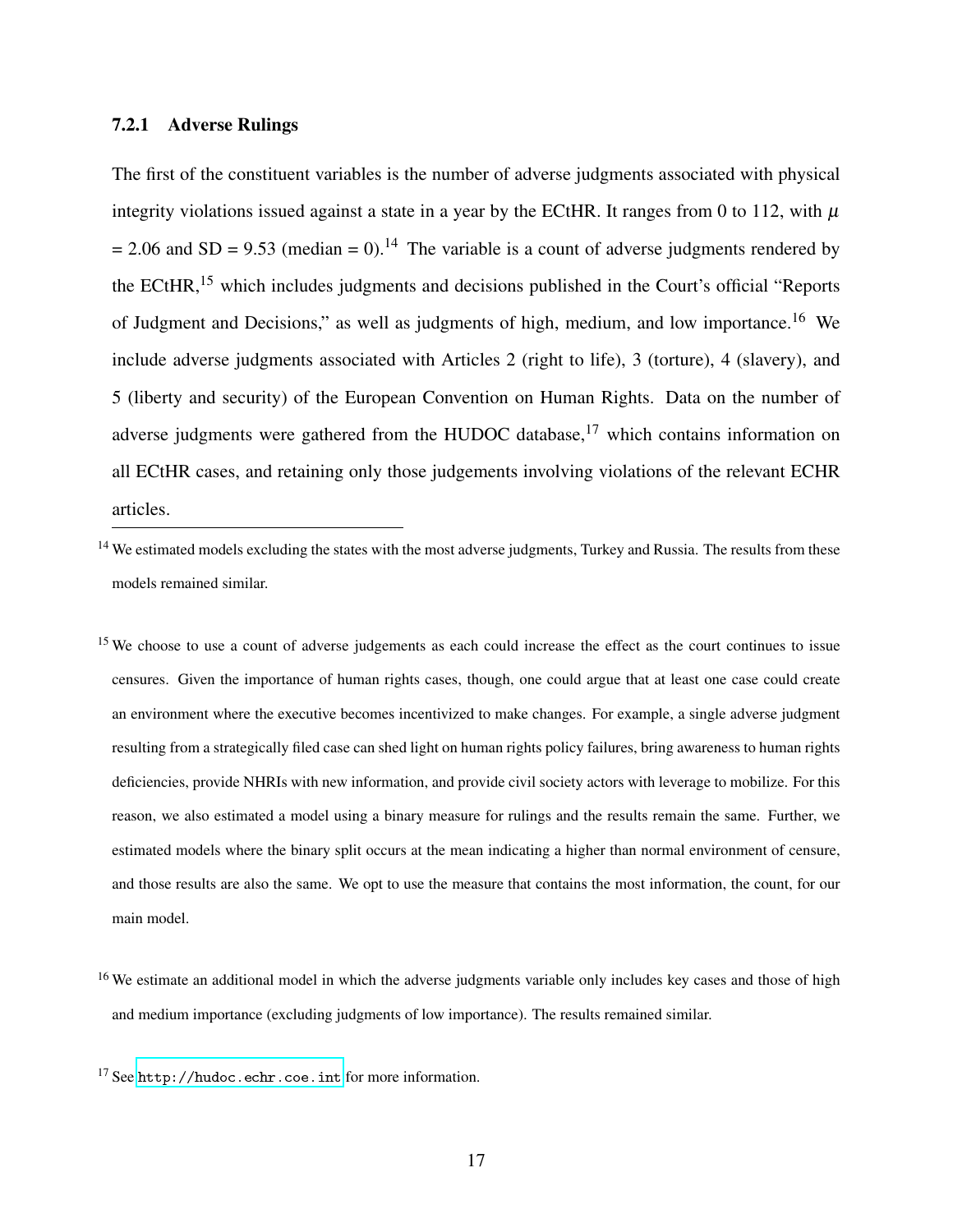#### 7.2.2 Civil Society Index

The second constituent variable captures the potential for successful civil society mobilization. The variable, constructed as a continuous index from 0 to 1, provides "a measure of a robust civil society, understood as one that enjoys autonomy from the state and in which citizens freely and actively pursue their political and civic goals" [\(Coppedge, Gerring, Lindberg et al. 2016,](#page-31-12) 61). We are interested in the extent to which individuals may organize to pursue collective interests. The variable includes interest groups, labor unions, spiritual organizations (engaged in civic or political activities), social movements, professional associations, charities, and other nongovernmental organizations.<sup>18</sup> The index aggregates expert ratings of countries' regulation of civil society organization (CSO) entry/exit and repression of CSOs, as well as the extent to which citizens participate in CSOs using a Bayesian measurement model [\(Bernhard, Jung, Tzelgov et al. 2017\)](#page-29-10).<sup>19</sup> The average Civil Society Index score in Europe is 0.65 – high, but still near the middle of the index. For context, Yugoslavia's score in 1998 is a 0.65. The range of the variable includes virtually the whole index, suggesting enough meaningful variation from which to draw inferences.

<sup>18</sup> We also estimated a model with only human rights organizations [\(Murdie and Davis 2012\)](#page-34-10). The results, presented in the Appendix, remain the same.

<sup>19</sup> To assure the results were not driven by one of the constituents, especially the repression constituent, we estimated three alternative specifications, one for each constituent of the index. The results remain similar. We also estimated a model using another civil society index from V-Dem – Civil Society Participation index. The civil society participation index does not include whether the government represses civil society, but it does not map as well onto our theoretical argument. It's constituents include whether policy-makers consult CSOs, peoples' involvement in CSOs, whether women are prevented from participating in CSOs, and whether legislative candidate nomination within party organization is decentralized or made through party primaries. The results for the model using this index remain similar.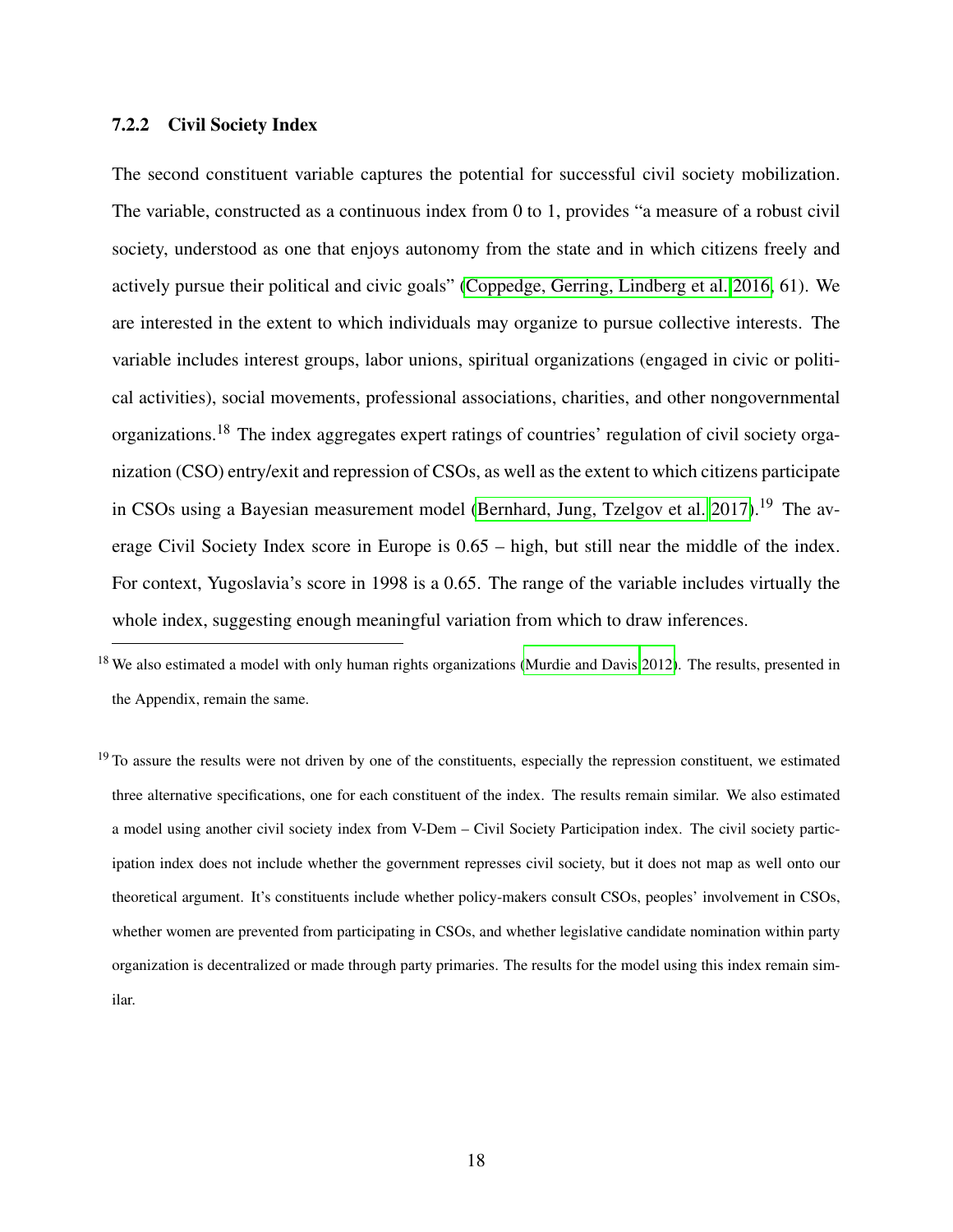#### 7.2.3 NHRI presence

The last constituent variable captures NHRI presence. The dichotomous variable takes the value 1 for any year an NHRI exists in a given state, and 0 otherwise.<sup>20</sup> In order to create the variable, we consulted the Global Alliance of National Human Rights Institutions  $(GANHRI)^{21}$  to identify the officially recognized NHRIs. Then we used NHRI founding documents; annual reports; NHRI, government, and NGO websites; and academic pieces to identify when states established their NHRIs. Although Europe contains more NHRIs than other regions in the world, the adoption of NHRIs did not spike until the 1990s [\(Cardenas 2014,](#page-29-0) 35-36). Our temporal range begins in 1980. The NHRI variable exhibits sufficient variation as the mean and standard deviation suggest  $-0.47$ and 0.50, respectively.

<sup>20</sup> We recognize the heterogeneity of NHRI design and effectiveness [\(Cardenas 2014;](#page-29-0) [Welch 2019\)](#page-35-10). But in the absence of more fine-grained data on NHRI activities, we opt to use a fairly crude dichotomy to measure the presence or absence of an NHRI. To protect against this heterogeneity, we estimate a robustness check with country fixed effects. The results, presented in the Appendix, remain similar. We also estimated a robustness check with year fixed effects. The results, presented in the Appendix, remain the same. Finally, we estimated a robustness check that operationalized NHRIs using their GANHRI grade (obtained from the NHRI Data Collection Project [\(Welch, Conrad, and DeMeritt 2020\)](#page-36-0).) meant to capture their compliance with the Paris Principles (which require independence and working with NGOs). The coefficient on the interaction term remains positive, though (at least partially due to a drop in observations), the p-value increases above standard significance thresholds (0.17). Given the majority of NHRIs are fully compliant (only 4.5% are non-compliant) and the coordination efforts of the ENNHRI among NHRIs, civil society, and states, we opt for the simpler dichotomous measure to retain as much data as possible.

 $^{21}$  Formerly the International Coordinating Committee on National Human Rights Institutions (ICC), this organization recently changed its name on 23 March 2016 ([http://nhri.ohchr.org/EN/AboutUs/ICCAccreditation/Pages/](http://nhri.ohchr.org/EN/AboutUs/ICCAccreditation/Pages/default.aspx) [default.aspx](http://nhri.ohchr.org/EN/AboutUs/ICCAccreditation/Pages/default.aspx).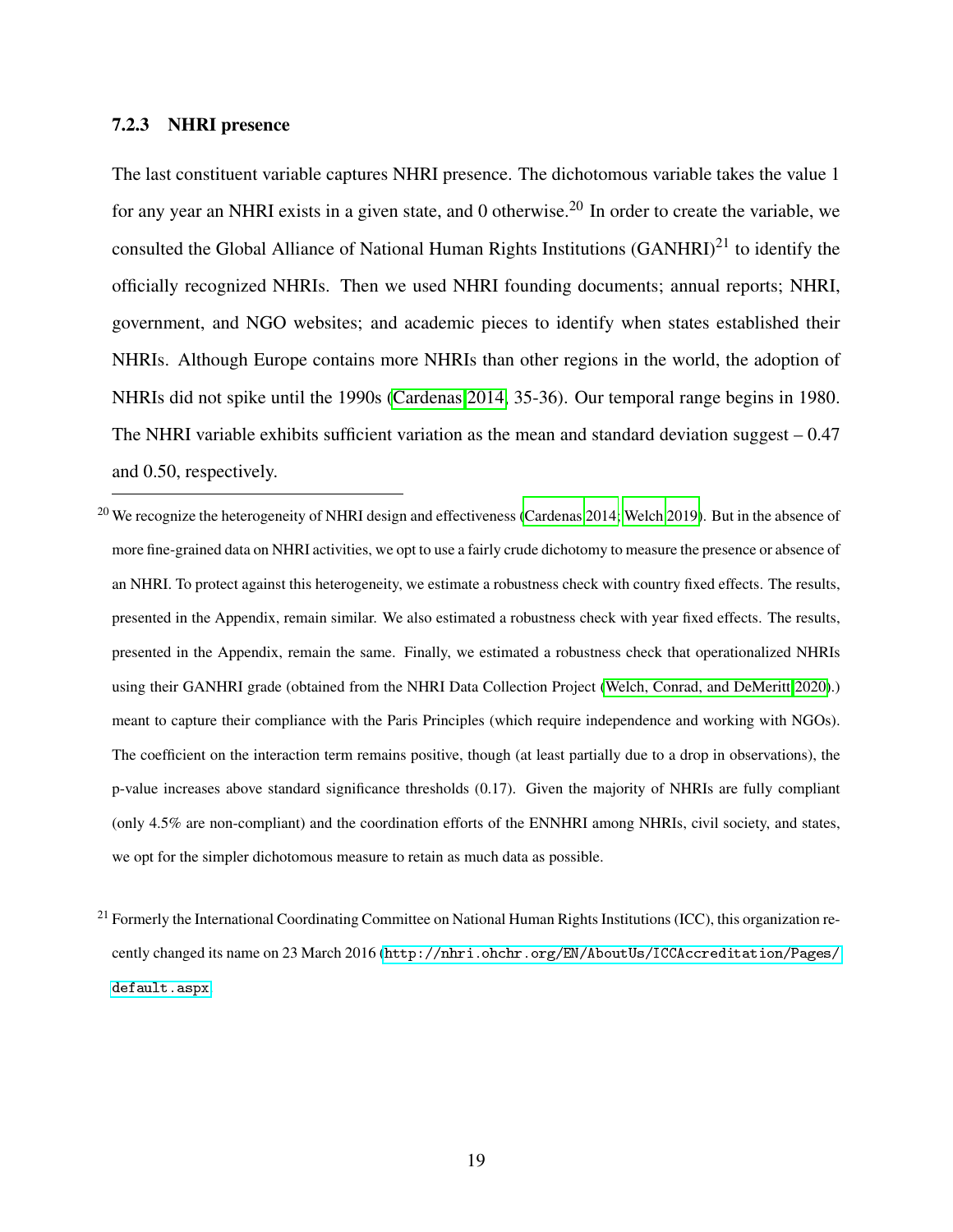### 7.3 Control Variables

We control for potential confounding factors that may influence executive behavior and changes in any of the constituent variables. First, we control for different domestic institutions likely to influence our estimates. Past research indicates judicial independence correlates to better rights respect [\(Powell and Staton 2009\)](#page-34-0), NHRI effectiveness [\(Welch 2017\)](#page-35-2), and civil society strength [\(Bakolias 2000\)](#page-29-11).<sup>22</sup> [Alter and Helfer](#page-29-1) [\(2010\)](#page-29-1) argue that the domestic judiciary affects the number of decisions made by international courts. In addition, strong domestic judiciaries may be more likely to implement adverse regional court orders, which influences executive incentives to enforce human rights policy [\(Haglund 2020b\)](#page-32-3). We use [Linzer and Staton](#page-33-9) [\(2015\)](#page-33-9)'s latent variable that draws on information from eight different sources,  $2<sup>3</sup>$  allowing for a unidimensional, bounded interval measure.

Next, democracy correlates strongly with respect for human rights (e.g. [Poe and Tate 1994;](#page-34-11) [Davenport 2004\)](#page-31-13), and that relationship exists, at least in part, due to tautology between the concepts [\(Hill and Jones 2014;](#page-32-14) [Hill 2016\)](#page-32-15). Rather than democracy, then, we heed the advice of [Hill and](#page-32-14) [Jones](#page-32-14) [\(2014\)](#page-32-14) and include a constituent of the Polity index that measures the institutional constraint of the executive [\(Marshall, Gurr, and Jaggers 2012\)](#page-33-10). When we include the entire Polity index, our main results remain similar. Executive constraints also likely influence executive incentives to enforce human rights policy, may affect NHRI design [\(Welch 2019\)](#page-35-10), and are related to civil society [\(Risse-Kappen, Ropp, and Sikkink 1999\)](#page-34-2).

Finally, we include a standard battery of controls commonly related to respect for rights – population, economic standing, and prior respect for rights. Population size correlates to human

<sup>&</sup>lt;sup>22</sup> We also estimated a robustness check including a Rule of Law measure from [Freedom House](#page-32-16) [\(2015\)](#page-32-16) and the results remain the same.

 $^{23}$  [Feld and Voigt](#page-31-14) [\(2003\)](#page-31-14), [Howard and Carey](#page-33-11) [\(2004\)](#page-33-11), [Cingranelli and Richards](#page-30-11) [\(2010\)](#page-33-12), [Marshall and Jaggers](#page-33-12) (2010), [Keith](#page-33-13) [\(2012\)](#page-33-13), [Johnson, Souva, and Smith](#page-33-14) [\(2013\)](#page-33-14)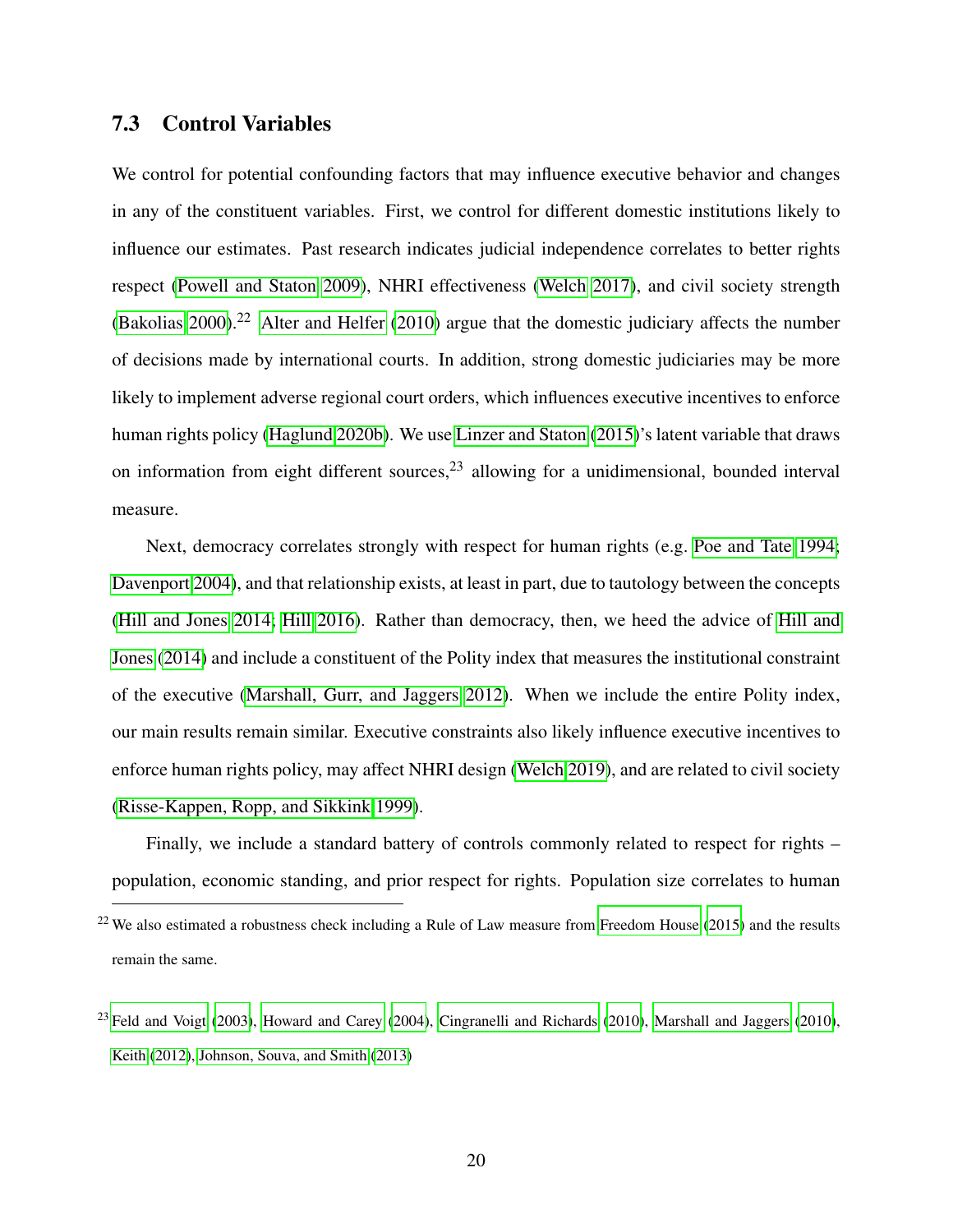rights outcomes [\(Poe and Tate 1994\)](#page-34-11) and civil society action [\(Murdie and Bhasin 2011\)](#page-34-1). We include a variable capturing log-transformed population [\(World Bank 2013\)](#page-36-1). States with higher levels of economic development exhibit better human rights respect [\(Poe and Tate 1994\)](#page-34-11) and may be related to more civil society action [\(Murdie and Bhasin 2011\)](#page-34-1); as well as lower likelihood of NHRI presence [\(Koo and Ramirez 2009\)](#page-33-2).<sup>24</sup> Moreover, more developed states have greater capacity to ensure that executive policy is translated into practice. Finally, we include a lagged measure of respect for rights, given the propensity of abusive behavior to remain similar year-to-year [\(Poe and](#page-34-11) [Tate 1994;](#page-34-11) [Conrad and Moore 2010\)](#page-30-7).

# 8 Statistical Methods

The sample includes 46 European countries for the years 1980-2012 with country-year unit of analysis. Given the continuous nature of the dependent variable, we estimate a linear regression model. To account for heteroskedasticity and autocorrelation, we cluster standard errors on country and include a lagged dependent variable [\(Beck and Katz 1995\)](#page-29-12).

# 9 Results

Table [1](#page-23-0) presents our main model (1) as well as three models that include two-way interactions for each combination of the three constituent variables (2 - 4). The results from the statistical models lend support to our hypothesis. The triple interaction term is positive and significant, indicating that in the presence of NHRIs *and* a vibrant civil society, adverse ECtHR judgments are associated with better human rights practices (Table [1\)](#page-23-0). The coefficients on each of the two-way coefficients (Models 2 - 4) never reach statistical significance. These results reflect our expectation that an enabling domestic environment consisting of both horizontal ties and vertical ties makes ECtHR rulings more effective in reducing human rights abuse. Since the nature of interaction terms

 $24$  To account international human rights treaty influence, we also estimated a model taking into account the extent to which states are embedded in the international human rights regime. Results remain the same.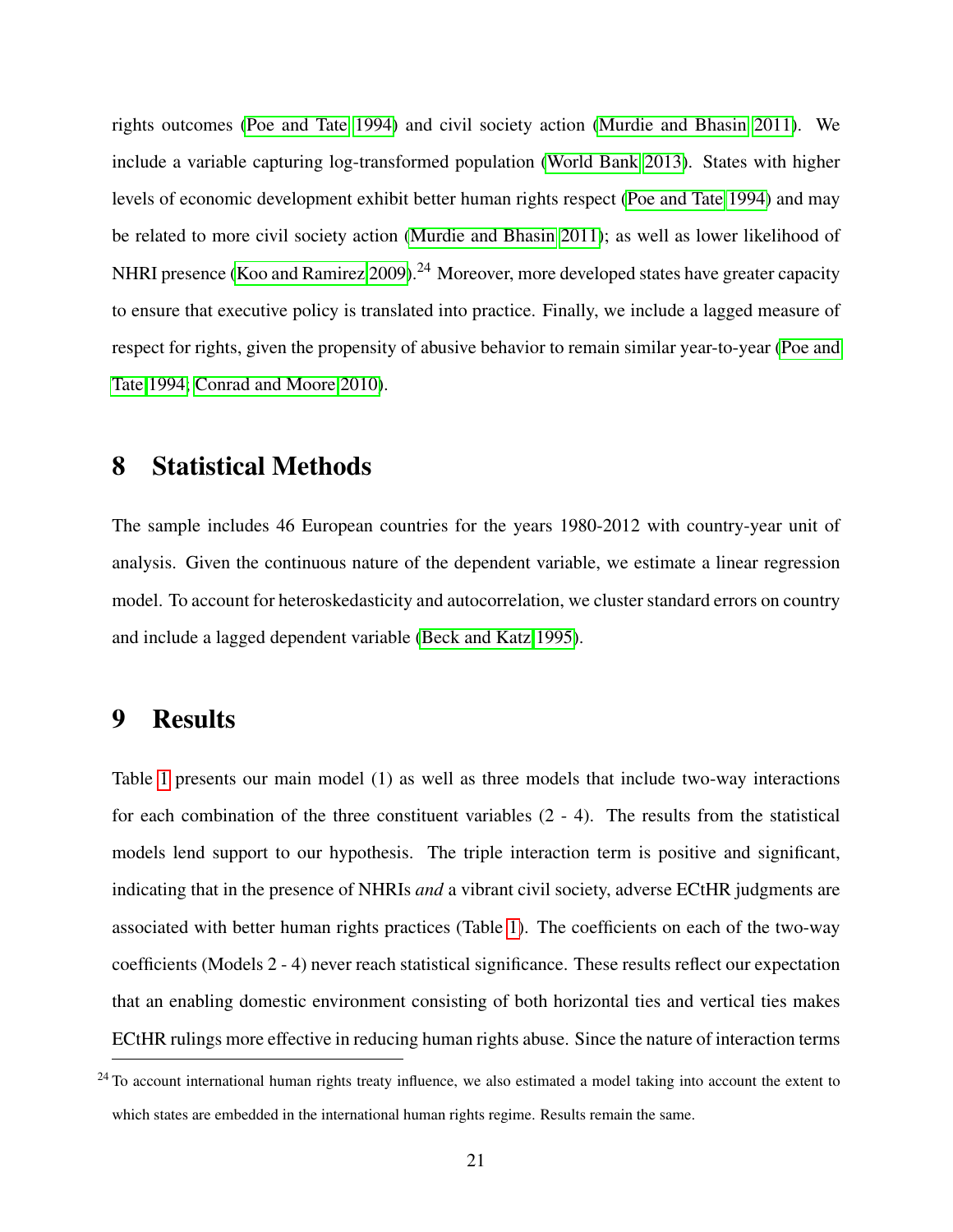preclude us from interpreting the coefficient in a straight forward manner, we turn to presenting substantive results below [\(Brambor, Clark, and Golder 2006\)](#page-29-13). <sup>25</sup> But first we note the control variables.

The control variables behave largely as expected. GDP and prior respect for rights<sup>26</sup> are both positively associated with rights respect, as are executive constraints (though this variables does not achieve standard levels of statistical significance). Population is negatively associated with respect for rights (though it does not achieve standard statistical significance). Interestingly, judicial independence is negatively associated with rights respect. The mean level of judicial independence in Europe is quite high— 0.79 on a scale ranging 0 to 1. While judicial independence has been shown to be important for independently securing greater respect for rights [\(Hill and Jones 2014\)](#page-32-14), these results suggest the relationship may behave differently in Europe.

 $25$  [Brambor, Clark, and Golder](#page-29-13) [\(2006\)](#page-29-13) warn against interpreting constituent terms unconditionally. One could interpret each two-way interaction as the moderating effect of one constituent on the other constituent in the absence of the third variable. The NHRI\*CivSoc variable is insignficant, as would be expected. However, two of the constituents are negative and significant suggesting that in the absence of one of the constituents, the moderating effect of one variable is negative. The fact that the two-way interactions in Models 2 - 4 show no significance suggests that if that negative effect exists it is at precise values rather than what we would expect to find generally. Further, these estimates do not refute our hypothesis as when NHRIs are present and civil society is strong, human rights are better respected. We admit the estimated effects in those specific scenarios are puzzling and suggest they present opportunities for future inquiry.

 $26$  The lagged dependent variable, though valuable as a control for past repression and to reduce concerns about autocorrelation, introduces another concern indicated by the value of its coefficient – a unit root in the data. However, Fisher-type unit root tests based on augmented Dickey-Fuller tests ( $p = 0.00$ ) and Phillips-Peron tests ( $p = 0.00$ ) reject the null hypothesis of a unit root and suggest at least one panel is stationary as opposed to all panels containing a unit root.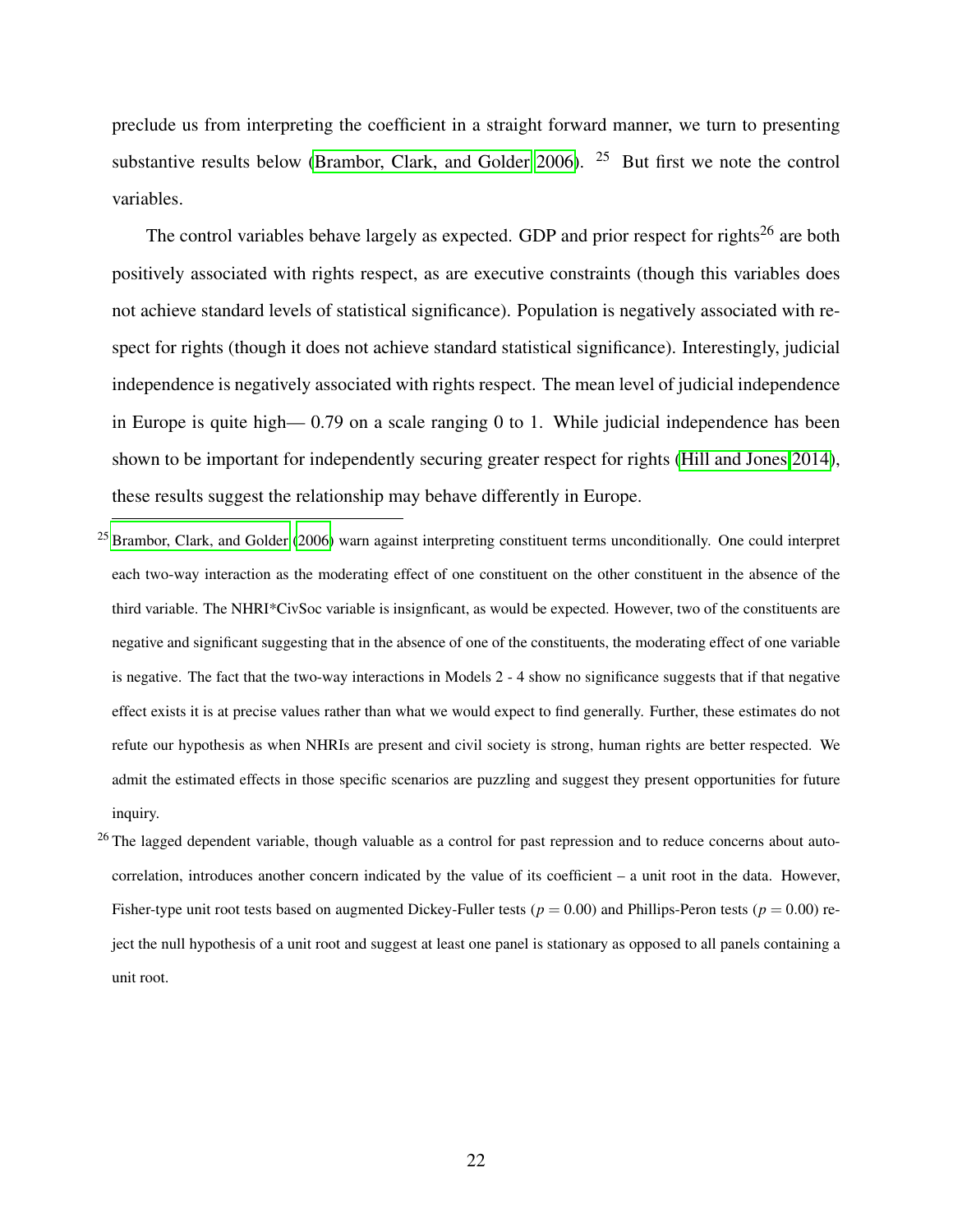|                          | Model 1     | Model 2    | Model 3    | Model 4    |
|--------------------------|-------------|------------|------------|------------|
| <b>ECtHR*NHRI*CivSoc</b> | $0.034***$  |            |            |            |
|                          | (0.008)     |            |            |            |
| ECtHR*CivSoc             | $-0.032***$ | 0.001      |            |            |
|                          | (0.008)     | (0.001)    |            |            |
| <b>ECtHR*NHRI</b>        | $-0.024***$ |            | $-0.000$   |            |
|                          | (0.006)     |            | (0.000)    |            |
| CivSoc*NHRI              | $-0.028$    |            |            | 0.003      |
|                          | (0.067)     |            |            | (0.061)    |
| <b>ECtHR</b>             | $0.022***$  | $-0.001$   | $-0.000$   | $-0.000$   |
|                          | (0.006)     | (0.001)    | (0.000)    | (0.000)    |
| CivSoc                   | $0.166***$  | $0.144***$ | $0.146**$  | $0.144**$  |
|                          | (0.047)     | (0.050)    | (0.049)    | (0.045)    |
| <b>NHRI</b>              | 0.025       | 0.005      | 0.005      | 0.002      |
|                          | (0.067)     | (0.012)    | (0.013)    | (0.061)    |
| Human Rights $_{t-1}$    | $0.976***$  | $0.976***$ | $0.976***$ | $0.976***$ |
|                          | (0.009)     | (0.008)    | (0.008)    | (0.009)    |
| Judicial Independence    | $-0.118*$   | $-0.116*$  | $-0.119*$  | $-0.119*$  |
|                          | (0.070)     | (0.067)    | (0.066)    | (0.069)    |
| Exec. Constraints        | 0.012       | 0.013      | 0.013      | 0.013      |
|                          | (0.010)     | (0.010)    | (0.010)    | (0.010)    |
| Population               | $-0.008$    | $-0.008$   | $-0.008$   | $-0.008$   |
|                          | (0.005)     | (0.006)    | (0.006)    | (0.006)    |
| <b>GDP</b>               | $0.016*$    | 0.016      | 0.016      | 0.016      |
|                          | (0.010)     | (0.010)    | (0.010)    | (0.009)    |
| $R^2$                    | 0.989       | 0.989      | 0.989      | 0.989      |
| n                        | 946         | 946        | 946        | 946        |

<span id="page-23-0"></span>Table 1: ECtHR Linear Regression Results

NOTES: Table [1](#page-23-0) displays coefficient estimates and standard errors in parentheses from models examining the influence of adverse ECtHR judgments (*ECtHR*), NHRI presence (*NHRI*), and civil society (*CivSoc*) on respect for rights. Statistical significance: \*\*\**p* < .01, \*\* $p < .05$ , \* $p < .10$ . Models estimated with clustered standard errors on country. Two-tailed significance tests reported.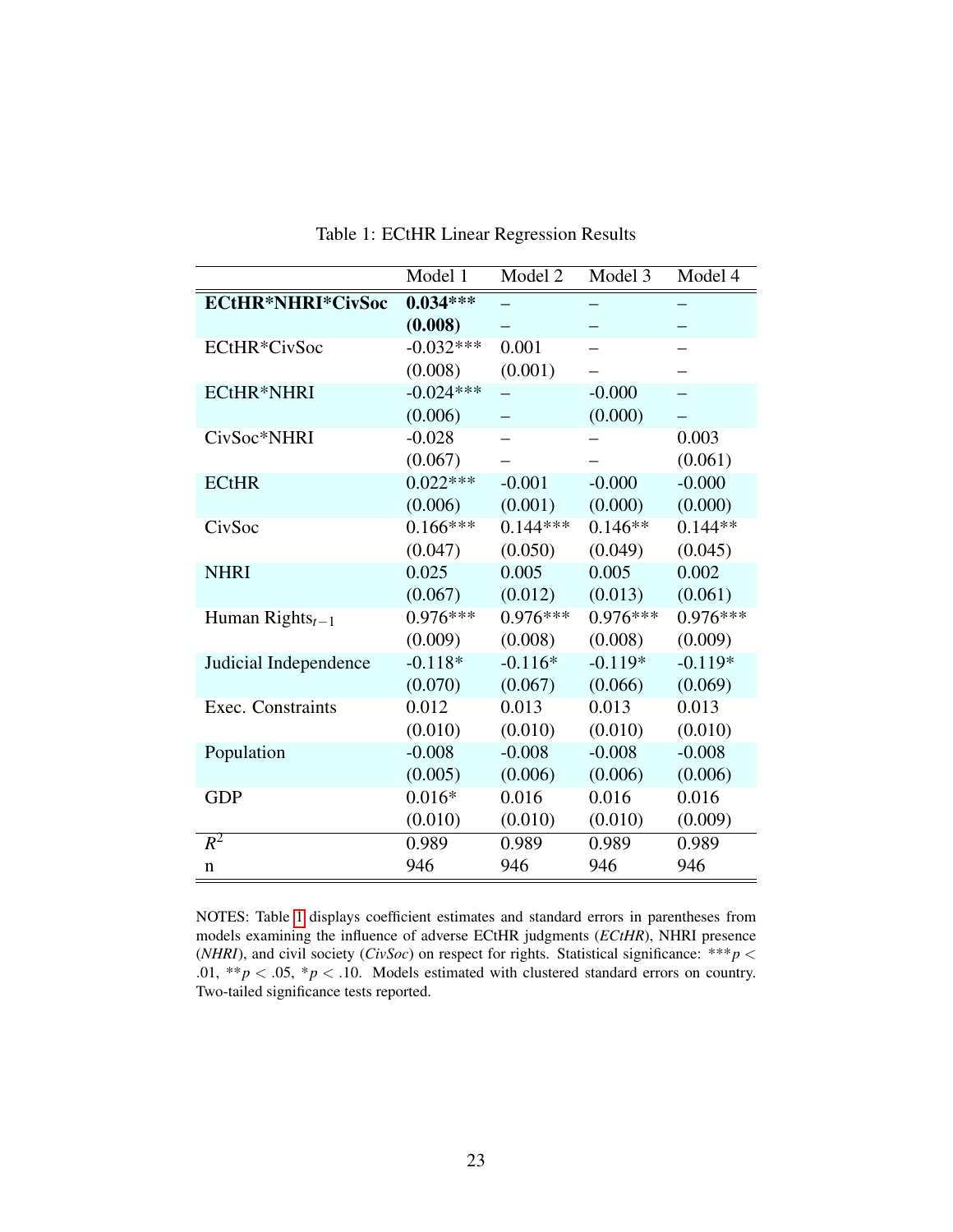### 9.1 Substantive Results for ECtHR

Despite the positive sign and statistical significance on the estimated coefficient for the interaction of interest in the model, interpreting these results requires further exploration. At this point, we can confidently say that the institutional and political landscape including regional court decisions, NHRI presence, and the strength of civil society positively relates to state human rights protection. We now illustrate the substantive results.

### [Insert Figure 1 here.]

First, we conduct simulations<sup>27</sup> to compare three different scenarios to highlight the importance of an enabling environment (Figure 1). In the first scenario, there is no ruling, NHRI, or civil society. In this hypothetical, non-enabling state with no rulings from the Court, the predicted human rights respect score is 1.31 (95% CI: 1.22, 1.41). In scenario 2, the state still has a nonenabling domestic environment and the ECtHR has issued an adverse judgement. The predicted human rights score in this condition is virtually the same – 1.34 (95% CI: 1.24, 1.43). In scenario 3, the Court has issued a ruling in an enabling environment (NHRI present and civil society index at its highest value). These simulations predict a human rights respect score of 1.48 (95% CI: 1.46, 1.49). As expected, a ECtHR ruling made in the absence of an enabling environment does not increase human rights respect. When the ruling is made in an enabling environment, though, human rights respect increases. But, one may see the consistently significant independent effect of civil society in the regressions and wonder if NHRIs are necessary for an enabling domestic environment.

Figure 2 displays the predictive margins for states that received one or more adverse judgments, across values of civil society when a NHRI is present (top panel) and when a NHRI is absent (bottom panel).<sup>28</sup> The trend in the top panel of the figure is positive, indicating that in

 $271000$  simulations with all control variables set to appropriate central tendencies.

<sup>28</sup> All other variables are set to their means.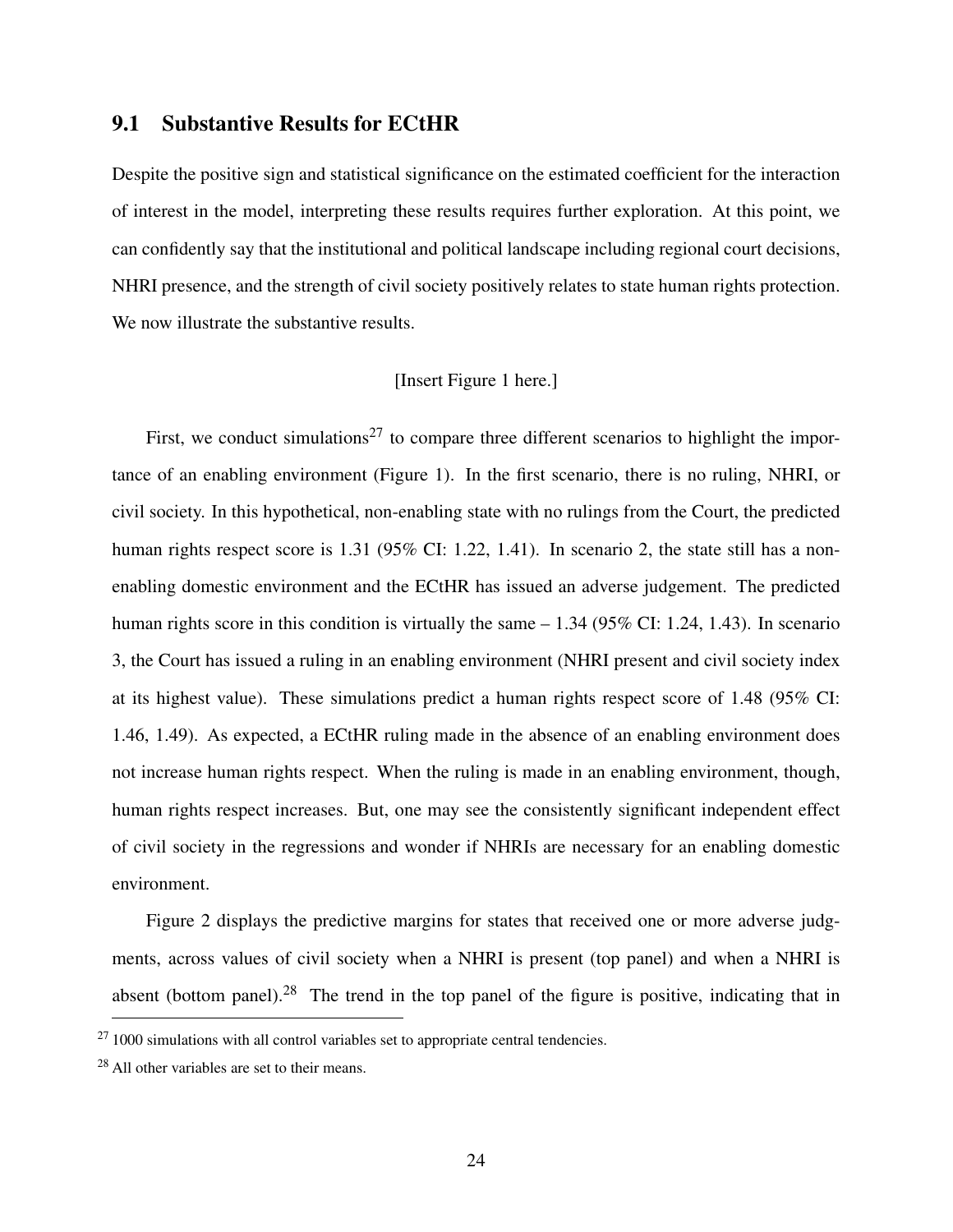the presence of adverse ECtHR judgments and a NHRI, the predicted level of respect for rights increases as levels of civil society strength increase. The predicted level of respect for rights is 0.18 higher at high levels of civil society strength than at low levels of civil society strength in the presence of adverse ECtHR judgments and a NHRI. Substantively, a 0.18 marginal increase in respect for rights is notable in European countries, where the average level of respect for rights is higher than other parts of the world providing a ceiling for some states.<sup>29</sup>

The results in the bottom panel are insignificant, indicating the predicted level of respect for rights in the presence of adverse ECtHR judgments is not significantly higher at high levels of civil society than at low levels of civil society when there is no NHRI present. The predicted level of respect for rights is 0.04 higher at high levels of civil society than low levels of civil society in states with no NHRI and adverse ECtHR judgments. Though, the findings are not statistically significant, indicating that civil society has little effect on respect for rights in the presence of adverse ECtHR judgments in states with no NHRI. The findings displayed in Figure 2 lend additional support to the hypothesis. When vertical ties (top-down and bottom-up) are weak due to the absence of a NHRI, civil society has little influence on respect for rights post-judgment. That is, in the absence of a NHRI, the predicted level of respect for rights in the presence of one or more adverse ECtHR judgments is nearly the same at high and low levels of civil society strength. This figure suggests that when an NHRI is present, strengthening civil society increases the effect of the adverse ruling. Indeed, an enabling domestic environment requires both an NHRI and strong civil society. The significant results in Table [1,](#page-23-0) the simulations displayed in Figure 1, the predictive margins displayed in Figure 2, as well as the cases in the Appendix lend support to the hypothesis that an enabling domestic environment is important for ECtHR effectiveness.

#### [Insert Figure 2 here.]

 $29$  We also estimated the model on a sample that drops the most respectful states to account for the ceiling effects. The results remain the same.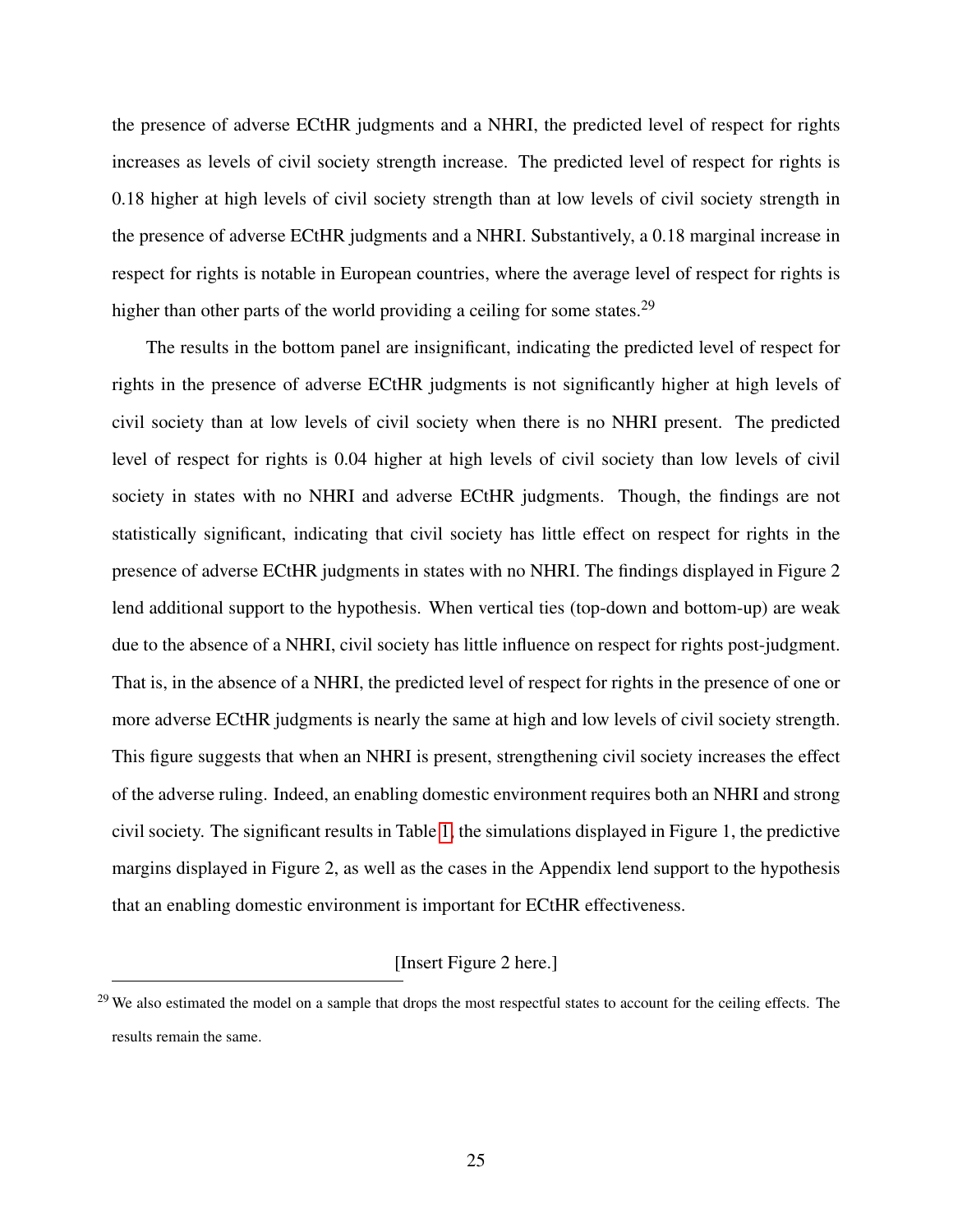### 10 Conclusion

To be effective, regional human rights courts should not only provide remedy for the individual human rights abuses in a particular case, but also protect human rights more generally by ensuring that similar violations do not take place in the future. We argue that for this to happen, the executive must decide to adopt, administer, monitor, and enforce human rights policy, despite incentives to the contrary. Pressure from domestic political and social actors following regional human rights court decisions increase the likelihood this happens. As such, we consider how various domestic actors utilize regional court litigation to ensure respect for rights. Focusing on domestic political actors at the expense of domestic social actors (or vice versa), risks failing to understand the complexity through which regional human rights courts influence human rights outcomes, and subsequently the important influence they are capable of wielding internationally. We agree with [Helfer and Slaughter](#page-32-1) [\(1997,](#page-32-1) 312): "[a]ppreciation of the relationship between these social actors and the institutions of state government opens the door to deploying them as forces for expanding the power and influence of supranational tribunals."

In this article, we explored the complexity of the interactions between domestic political and social actors in response to adverse ECtHR litigation. In doing so, we made a case for the importance of institutions on three different levels of analysis, regional court litigation on the international level, the NHRI on the national level, and the ability for civil society to mobilize on the societal level. We posited that the executive is more likely to adopt, administer, monitor, and enforce human rights policy that leads to better respect for human rights in expectation of mobilization. While ECtHR litigation increases the value placed on rights, mobilization does not occur with equal probability across states. An enabling domestic environment characterized by robust civil society and an NHRI more likely ensures successful mobilization, and in expectation of such mobilization, the executive creates and enforces human rights policy which leads to better respect for human rights.

We find support for our hypothesis in the European Court context. The results show the importance of political and social actors interacting to enhance ECtHR effectiveness. To further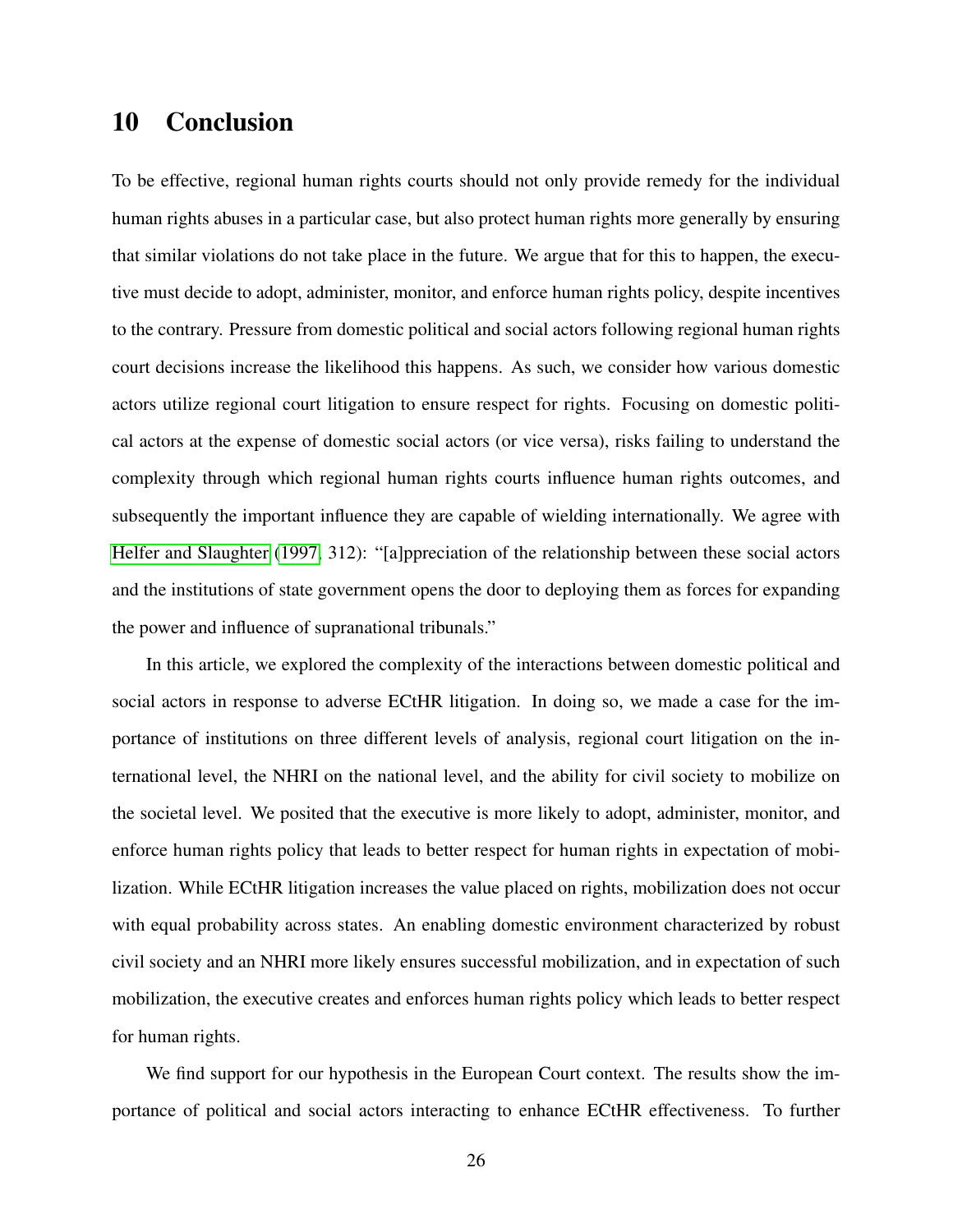illustrate the importance of all three actors interacting, estimating models with only two-way interactions (ECtHR\*CivSoc, ECtHR\*NHRI, or CivSoc\*NHRI) return statistically insignificant interaction terms. This highlights the importance of a research design that corresponds with one's theoretical argument. These more parsimonious models might lead a researcher to conclude that interactions between any two of these constituents are not associated with respect for human rights. However, modeling the interaction of all three variables allows us to see the complex interactions that exist in the political and social world, at various levels of analysis, that we as researchers often have in mind when theorizing, but often do not model. In this way, our work takes seriously and lends support to [O'Donnell](#page-34-12) [\(2006\)](#page-34-12)'s arguments about a web of accountability – mechanisms that reinforce each other to improve state behavior – and directly address [Moore and Welch](#page-34-13) [\(2015,](#page-34-13) 10)'s suggestion: "Just as scholars looked at the independent effects of institutions, and just recently started considering their interactions, it may be time for scholars to look at more complex interactions with three of more institutions."

The gains from complexity are also directly associated with losses in simplicity of interpreting results. However, we take the combination of a statistically significant positive coefficient estimate, predicted values, predicted marginal effects, and the illustrative cases to give increasing leverage to the claim that adverse ECtHR judgments in the presence of NHRIs and robust civil society are associated $30$  with better human rights outcomes. The complexity of the current project leaves opportunities to further probe the results. The number of combinations of explanatory variables lends itself well to identifying potential case studies. Future endeavors could strengthen the arguments made above, or shed light on even more complex relationships in need of testing. In this way, the

 $30$  Please note our deliberate choice of "associated" rather than "cause." The current design may suffer from sample selection on any of the three explanatory variables used to create the interactions. As an empirical check, we preprocessed the data using propensity score matching, then re-estimated the model. The coefficient estimate on the triple interaction is considerably larger than our main results suggesting that if selection biases our results, it is making it harder for us to find the hypothesized relationship. For more on selection, see the Appendix.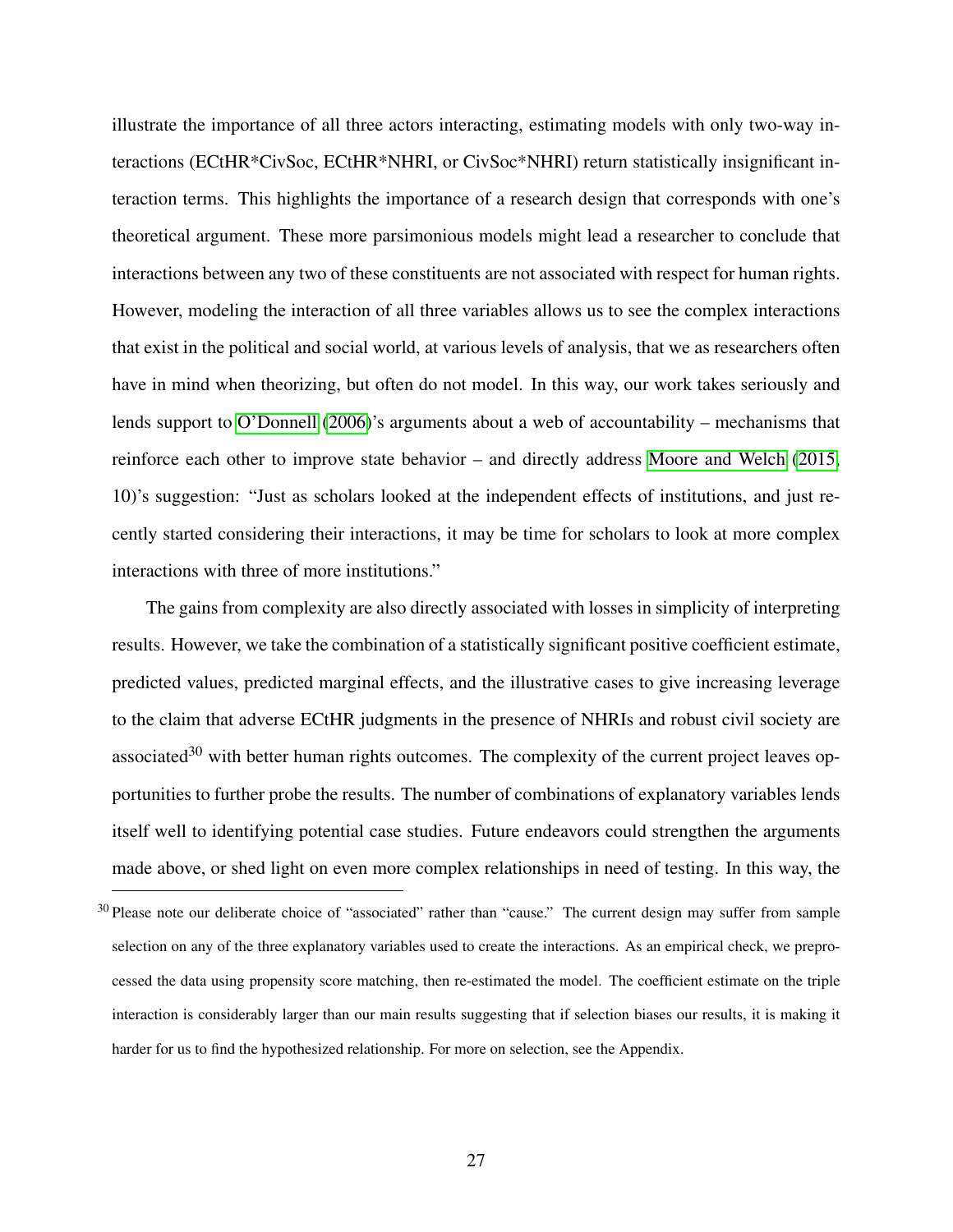present study represents a large-N analysis that can inform the causal processes taking place within countries in Europe [\(Collier, Brady, and Seawright 2004\)](#page-30-12).

Our results have relevance for other regional human rights regimes, and for international human rights law more broadly. Domestic actors in the Americas and Africa, particularly the executive, likely face similar incentives as those in Europe. As a result, we might expect adverse Inter-American Court of Human Rights' and African Court of Human and People's Rights' decisions to have important effects on respect for rights, conditional on an enabling domestic environment, as well. On the other hand, perhaps the interactions among domestic actors in response to adverse regional court decisions vary by region, based on the legal culture, the legacy of mobilization success, level of democratic consolidation, or some other factor specific to particular regions. Perhaps other vertical ties exist in these regions that perform similar functions to NHRIs. Scholars might explore operationalizing vertical ties in different ways to see if the theory holds. Though, as we mention above, NHRIs may represent the most appropriate tie given their unique position between government and civil society.

Turning to international law more broadly, we expect that an enabling domestic environment characterized by NHRIs and robust civil society may be important in ensuring the effectiveness of regional and international human rights treaties. While most treaties do not establish courts, increases in Optional Protocols provide individual complaints mechanisms. If the complaint is found admissible, treaty bodies provide states with individual and general recommendations. An enabling domestic environment, characterized by NHRIs and robust civil society, likely generate an executive expectation of mobilization in response to treaty body decisions as well. While we continue to explore these questions, this article shows that, at least in the European context, the interplay between the regional court, NHRIs, and civil society is associated with better human rights outcomes.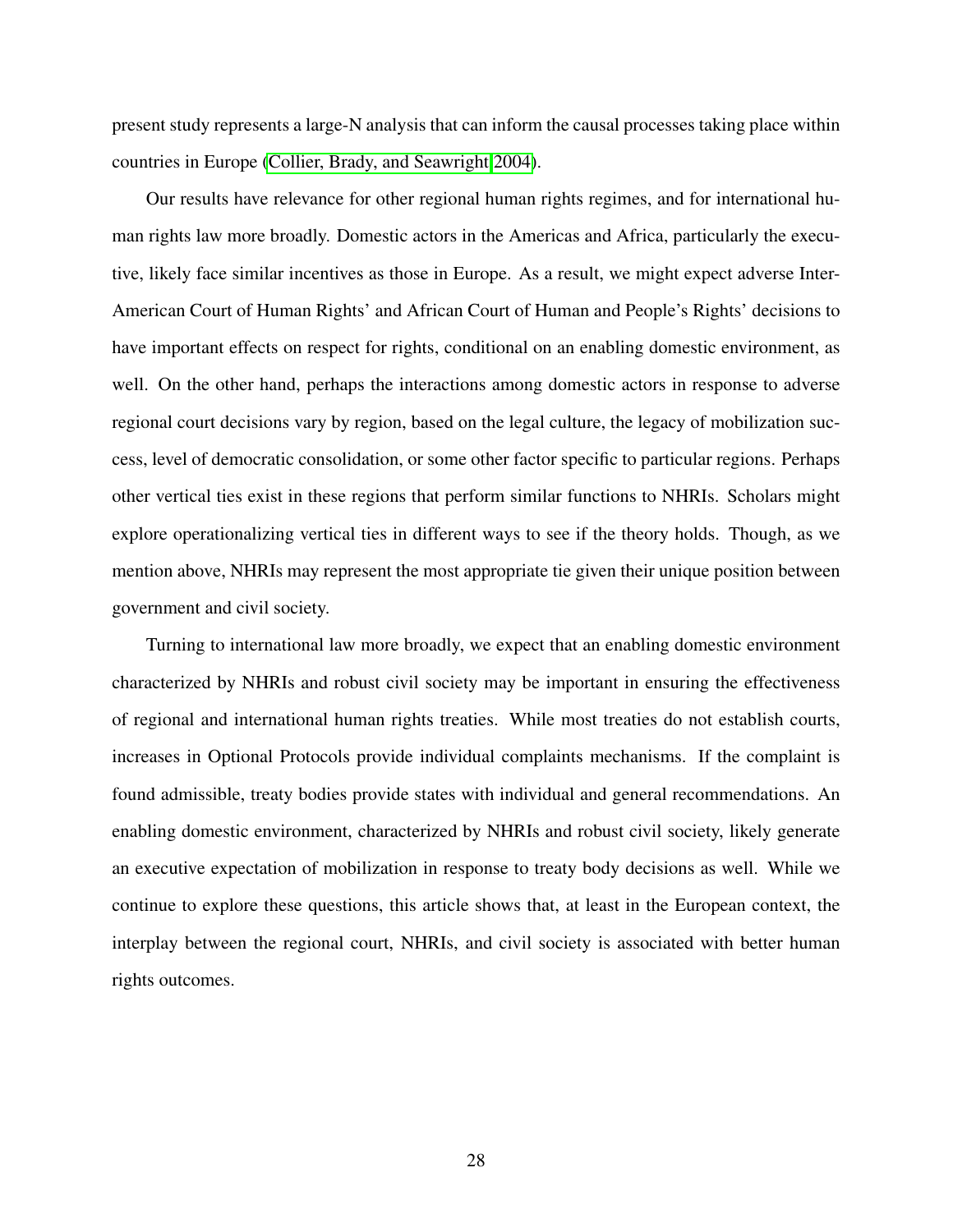# References

- <span id="page-29-5"></span>Akchurin, Maria and Cheol-Sung Lee. 2013. "Pathways to Empowerment: Repertoires of Women's Activism and Gender Earnings Equality." *American Sociological Review* 78 (4): 679– 701.
- <span id="page-29-3"></span>Allendoerfer, Michelle Giacobbe, Amanda Murdie, and Ryan M. Welch. 2020. "The Path of the Boomerang: Human Rights Campaigns, Third-Party Pressure, and Human Rights." *International Studies Quarterly* 64 (1): 111–119.
- <span id="page-29-6"></span>Alter, Karen J. 2014. *The New Terrain of International Law: Courts, Politics, Rights*. Princeton: Princeton University Press.
- <span id="page-29-1"></span>Alter, Karen J. and Laurence R. Helfer. 2010. "Nature or Nurture? Judicial Lawmaking in the European Court of Justice and the Andean Tribunal of Justice." *International Organization* 64: 563–592.
- <span id="page-29-11"></span>Bakolias, Maria. 2000. "Legal and Judicial Development: The Role of Civil Society in the Reform Process." *Fordham International Law Journal* 24 (3): S26–S55.
- <span id="page-29-12"></span>Beck, Nathaniel and Jonathan Katz. 1995. "What to do (and not to do) with Time-Series Cross-Section Data." *American Political Science Review* 89 (3): 634–647.
- <span id="page-29-2"></span>Bell, Sam R., K. Chad Clay, and Amanda Murdie. 2012. "Neighborhood Watch: Spatial Effects of Human Rights INGOs." *Journal of Politics* 74 (2): 354–368.
- <span id="page-29-10"></span>Bernhard, Michael, Dong-Joon Jung, Eitan Tzelgov, Michael Coppedge, and Staffan I. Lindberg. 2017. "Making Embedded Knowledge Transparent: How the V-Dem Dataset Opens New Vistas in Civil Society Research." *Perspectives on Politics* 15 (2): 342–360.
- <span id="page-29-13"></span>Brambor, Thomas, William Clark, and Matt Golder. 2006. "Understanding Interaction Models: Improving Empirical Analyses." *Political Analysis* 14 (1): 63–82.
- <span id="page-29-8"></span>Brown, David S., J. Christopher Brown, and Scott W. Desposato. 2008. "Who Gives, Who Receives, and Who Wins?" *Comparative Political Studies* 41 (1): 24–47.
- <span id="page-29-0"></span>Cardenas, Sonia. 2014. *Chains of Justice: The Global Rise of State Institutions for Human Rights*. Philadelphia: University of Pennsylvania Press.
- <span id="page-29-4"></span>Carrubba, Clifford J. 2009. "A Model of the Endogenous Development of Judicial Institutions in Federal and International Systems." *Journal of Politics* 71 (1): 1–15.
- <span id="page-29-9"></span>Carver, Richard. 2004. *Performance and Legitimacy: National Human Rights Institutions*. Versoix, Switzerland: International Council on Human Rights Policy.
- <span id="page-29-7"></span>– 2012. "National Human Rights Institutions in Central and Eastern Europe: The Ombudsman as Agent of International Law." In Ryan Goodman and Thomas Pegram, editors, "Human Rights, State Compliance, and Social Change," New York: Cambridge University Press.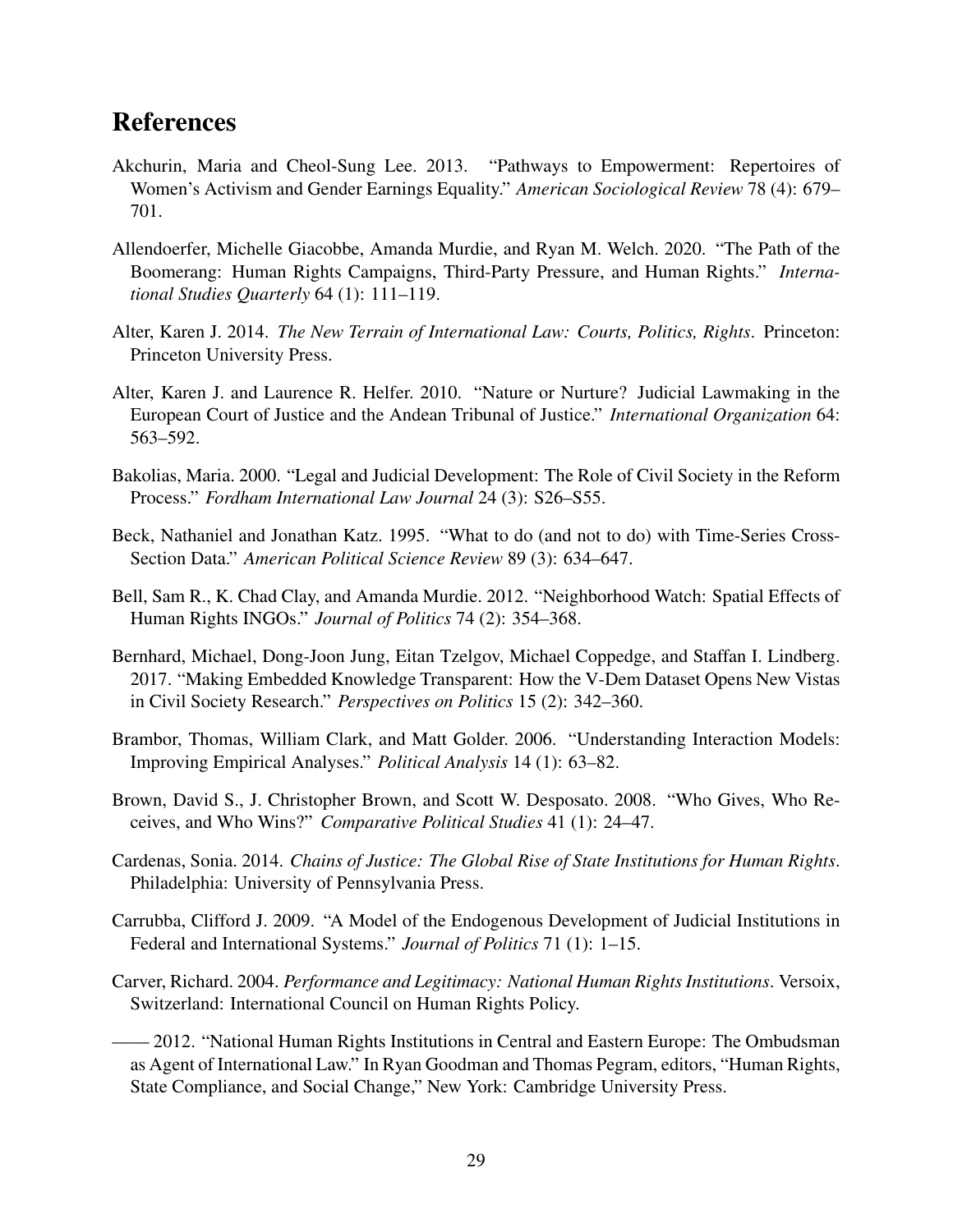- <span id="page-30-4"></span>Cavallaro, James L. and Stephanie Erin Brewer. 2008. "Reevaluating Regional Human Rights Litigation in the Twenty-first Century: The Case of the Inter-American Court." *American Journal of International Law* 102 (4): 768–827.
- <span id="page-30-2"></span>Chenoweth, Erica, Kyleanne Hunter, Pauline Moore, Tricia Olsen, Jonathan Pinkney, and Heidi Reynolds-Stenson. 2017. "Struggles from Below: Literature Review on Human Rights Struggles by Domestic Actors." *Research and Innovation Grants Working Paper Series* 1–75.
- <span id="page-30-6"></span>Cichowski, Rachel A. 2007. *The European Court and Civil Society: Litigation, Mobilization and Governance*. Cambridge: Cambridge University Press.
- <span id="page-30-5"></span>Cichowski, Rachel A. and Alec Stone Sweet. 2003. "Participation, Representative Democracy and the Courts." In Bruce Cain, Russell Dalton, and Susan Scarrow, editors, "Democracy Transformed? Expanding Political Opporutnities in Advanced Industrial Democracies," 192–220. Oxford: Oxford University Press.
- <span id="page-30-8"></span>Cingranelli, David L. and Mikhail Filippov. 2010. "Electoral Rules and Incentives to Protect Human Rights." *Journal of Politics* 72 (1): 243–257.
- <span id="page-30-11"></span>Cingranelli, David L. and David L. Richards. 2010. "The Cingranelli and Richards (CIRI) Human Rights Data Project." *Human Rights Quarterly* 32 (2): 401–424.
- <span id="page-30-10"></span>Cingranelli, David L., David L. Richards, and K. Chad Clay. 2014. "The Cingranelli-Richards (CIRI) Human Rights Dataset." Available at: <http://www.humanrightsdata.org>.
- <span id="page-30-3"></span>Cole, Wade M. and Francisco O. Ramirez. 2013. "Conditional Decoupling: Assessing the Impact of National Human Rights Institutions, 1981-2004." *American Sociological Review* 78 (4): 702– 725.
- <span id="page-30-12"></span>Collier, David, Henry E. Brady, and Jason Seawright. 2004. "Sources of Leverage in Causal Inference: Toward an Alternative View of Methodology." In David Collier and Henry E. Brady, editors, "Rethinking Social Inquiry: Diverse Tools, Shared Standards," 161–200. Lanham, MD: Rowmand and Littlefield.
- <span id="page-30-9"></span>Conrad, Courtenay R., Jillienne Haglund, and Will H. Moore. 2013. "Disaggregating Torture Allegations: Introducing the Ill-Treatment and Torture (ITT) Country-Year Data." *International Studies Perspectives* 14: 199 – 220.
- <span id="page-30-7"></span>Conrad, Courtenay R. and Will H. Moore. 2010. "What Stops the Torture?" *American Journal of Political Science* 54 (2): 459 – 476.
- <span id="page-30-1"></span>Conrad, Courtenay R. and Emily Ritter. 2013. "Treaties, Tenure, and Torture: The Conflicting Domestic Effects of Internatioanl Law." *Journal of Politics* 75 (2): 397–409.
- <span id="page-30-0"></span>Conrad, Courtenay R. and Emily Hencken Ritter. 2019. *Contentious Compliance: Dissent and Repression under International Human Rights Law*. New York: Oxford University Press.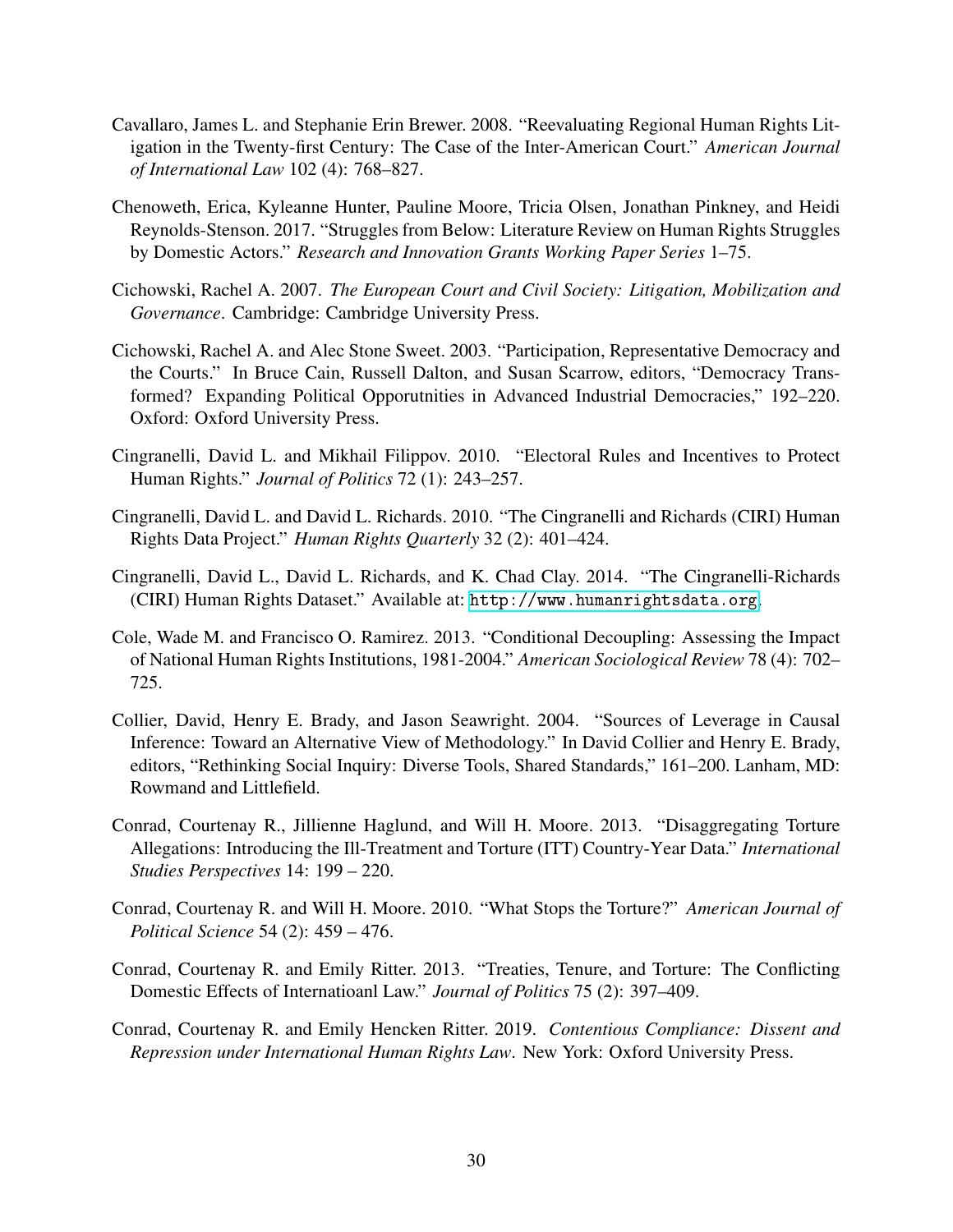- <span id="page-31-12"></span>Coppedge, Michael, John Gerring, Steffan I. Lindberg, Svend-Erik Skaaning, Jan Teorell, David Altman, Michael Bernhard, M. Steven Fish, Adam Glynn, Allen Hicken, Carl Henrik Knutsen, Kelly McMann, Pamela Paxton, Daniel Pemstein, Jeffrey Staton, Brigitte Zimmerman, Rachel Sigman, Frida Andersson, Valeriya Mechkova, and Farhad Miri. 2016. *V-Dem Codebook v6*. Varieties of Democracy (V-Dem) Project.
- <span id="page-31-4"></span>Dai, Xinyuan. 2005. "Why comply? The domestic constituency mechanism." *International Organization* 59 (2): 363–398.
- <span id="page-31-3"></span>—— 2013. "The Compliance Gap and the Efficacy of International Human Rights Institutions." In Thomas Risse, Stephen Ropp, and Kathryn Sikkink, editors, "The Persistent Power of Human Rights: From Commitment to Compliance," 85–102. Cambridge: Cambridge University Press.
- <span id="page-31-1"></span>—— 2014. "The Conditional Effects of International Human Rights Insitutions." *Human Rights Quarterly* 36 (3): 569–589.
- <span id="page-31-13"></span>Davenport, Christian. 2004. "Human Rights and the Promise of Democratic Pacification." *International Studies Quarterly* 48 (3): 539–560.
- <span id="page-31-9"></span>de Beco, Gauthier and Rachel Murray. 2014. *A Commentary on the Paris Principles on National Human Rights Institutuions*. Cambridge, UK: Cambridge University Press.
- <span id="page-31-11"></span>Eck, Kristine and Lisa Hultman. 2007. "Violence against Civilians in War." *Journal of Peace Research* 44 (2): 233–246.
- <span id="page-31-2"></span>Eskridge, William N. Jr.. 2001. "Channeling: Identify-Based Social Movements and Public Law." *University of Pennsylvania Law Review* .
- <span id="page-31-6"></span>European Network of National Human Rights Institutions. 2017. "ENNHRI Annual Report 2016."
- <span id="page-31-7"></span>—— 2019. "Implementation of the EU Charter of Fundamental Rights: Activities of National Human Rights Institutions."
- <span id="page-31-10"></span>Fariss, Christopher J. 2014. "Respect for Human Rights has Improved Over Time: Modeling the Changing Standard of Accountability." *American Political Science Review* 108 (2): 297–318.
- <span id="page-31-0"></span>Fariss, Christopher J.. 2018. "The Changing Standard of Accountability and the Positive Relationship between Human Rights Treaty Ratification and Compliance." *British Journal of Political Science* 48 (1): 239–271.
- <span id="page-31-14"></span>Feld, Lars P. and Stefan Voigt. 2003. "Economic Growth and Judicial Independence: Cross-country Evidence Using a New Set of Indicators." *European Journal of Political Economy* 19 (3): 497– 527.
- <span id="page-31-5"></span>Fiske, Lucy. 2006. "Politics of Exclusion, Partice of Inclusion: Australia's Response to Refugees and the Case for Community-Based Human Rights Work." *The International Journal of Human Rights* 10 (3): 219–229.
- <span id="page-31-8"></span>Foweraker, Joe. 2001. "Grassroots Movements and Political Activism in Latin America: A Critical Comparison of Chile and Brazil." *Journal of Latin American Studies* 33 (4): 839–865.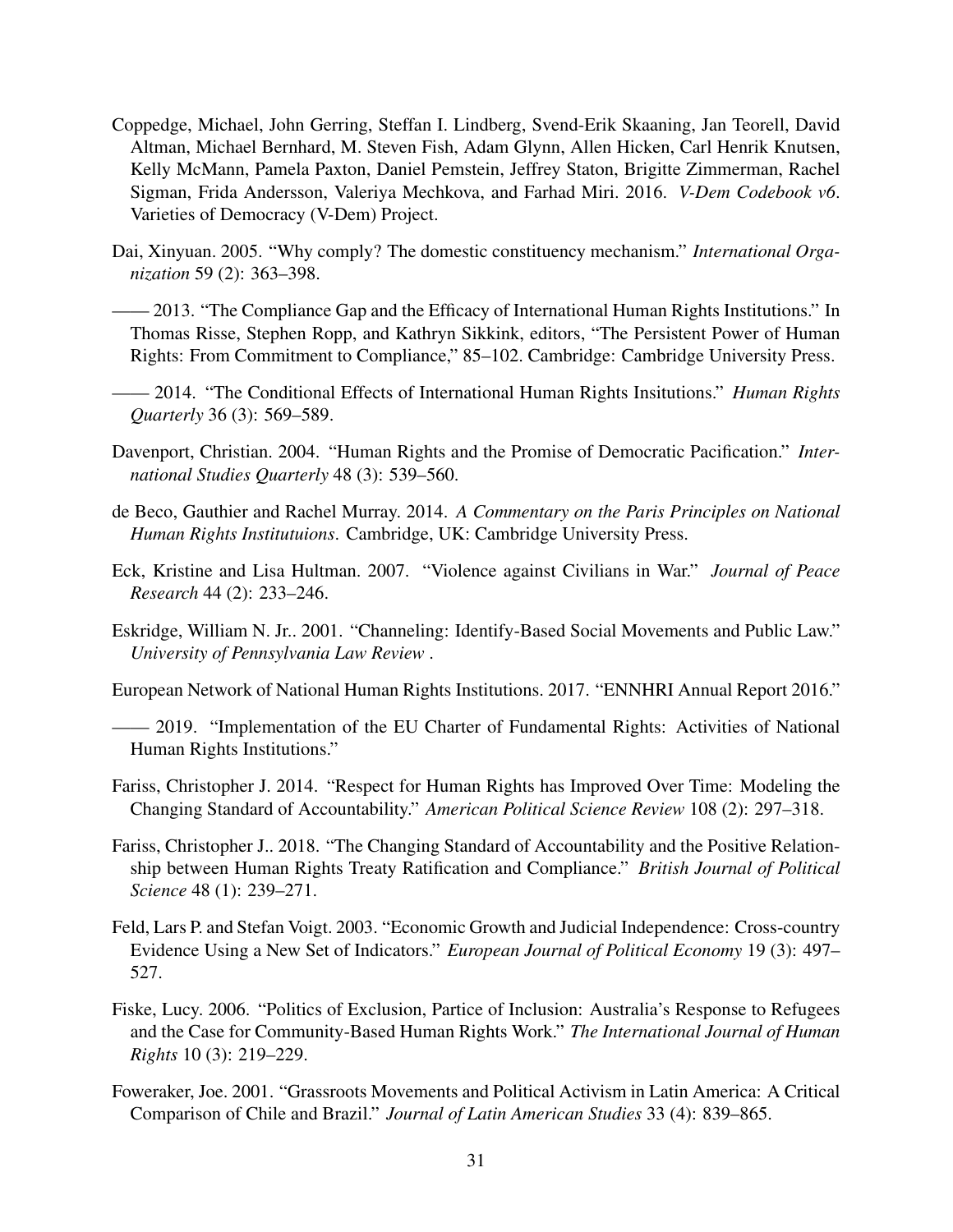- <span id="page-32-5"></span>Franklin, James C. 2008. "Shame on You: The Impact of Human Rights Criticism on Political Repression in Latin America." *International Studies Quarterly* 52 (1): 187–211.
- <span id="page-32-16"></span>Freedom House. 2015. *Freedom in the World*. New York: Freedom House.
- <span id="page-32-9"></span>Georgia Office of Public Defender. 2008. *2008 Annual Report*. Georgia Office of Public Defender.
- <span id="page-32-13"></span>Gibney, Mark, Linda Cornett, and Reed M. Wood. 2012. "Political Terror Scale." Available online at: <http://www.politicalterrorscale.org>.
- <span id="page-32-6"></span>Hafner-Burton, Emilie M.. 2008. "Sticks and Stones: Naming and Shaming and the Human Rights Enforcement Problem." *International Organization* 62 (4): 689–716.
- <span id="page-32-8"></span>Hafner-Burton, Emilie M., Brad L. LaVeck, and David G. Victor. 2016. "How Activists Perceive the Utility of International Law." *The Journal of Politics* 78 (1): 167–180.
- <span id="page-32-2"></span>Haglund, Jillienne. 2019. "International Institutional Design and Human Rights: The Case of the Inter-American Human Rights System." *Conflict Management and Peace Science* 36 (6): 608–625.
- <span id="page-32-4"></span>—— 2020a. "Domestic Politics and the Effectiveness of Regional Human Rights Courts." *International Interactions* 46 (4): 551–578.
- <span id="page-32-3"></span>—— 2020b. *Regional Courts, Domestic Politics, and the Struggle for Human Rights*. New York: Cambridge University Press.
- <span id="page-32-10"></span>Haider-Markel, Donald P. and Kenneth J. Meier. 1996. "The Politics of Gay and Lesbian Rights: Expanding the Scope of the Conflict." *Journal of Politics* 58 (2): 332–349.
- <span id="page-32-12"></span>Harff, Barbara. 2003. "No Lessons Learned from the Holocaust: Assessing Risks of Genocide and Political Mass Murder Since 1955." *American Political Science Review* 97 (1): 57–74.
- <span id="page-32-11"></span>Hathaway, Oona A.. 2002. "Do Human Rights Treaties Make a Difference?" *Yale Law Journal* 111: 1935–2042.
- <span id="page-32-7"></span>Hawkins, Darren and Wade Jacoby. 2010. "Partial Compliance: A Comparison of the European and Inter-American American Courts for Human Rights." *Journal of International Law and International Relations* 6 (1): 35–85.
- <span id="page-32-1"></span>Helfer, Lawrence R. and Anne Marie Slaughter. 1997. "Toward a Theory of Effective Supranational Adjudication." *Yale Law Journal* 107: 273–391.
- <span id="page-32-0"></span>Hill, Daniel W. 2010. "Estimating the Effects of Human Rights Treaties on State Behavior." *Journal of Politics* 72 (4): 1161–1174.
- <span id="page-32-15"></span>Hill, Daniel W.. 2016. "Democracy and the Concept of Personal Integrity Rights." *Journal of Politics* 78 (3): 822–835.
- <span id="page-32-14"></span>Hill, Daniel W. and Zachary M. Jones. 2014. "An Empirical Evaluation of Explanations for State Repression." *American Political Science Review* 108 (3): 661–687.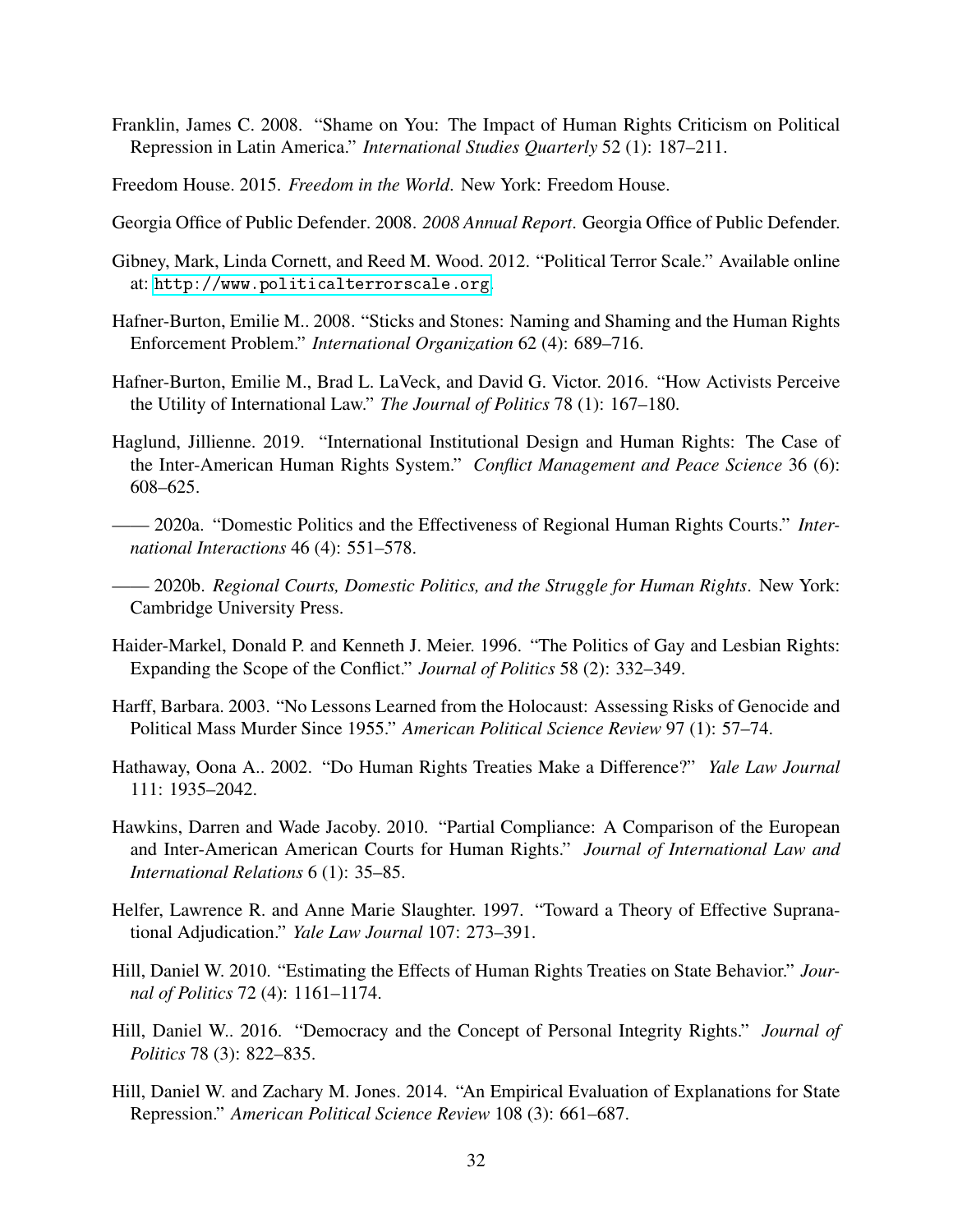- <span id="page-33-6"></span>Hillebrecht, Courtney. 2012. "The Domestic Mechanisms of Compliance with International Human Rights Law: Case Studies from the Inter-American Human Rights System." *Human Rights Quarterly* 34 (4): 959–985.
- <span id="page-33-1"></span>—— 2014. "The Power of Human Rights Tribunals: Compliance with the European Court of Human Rights and Domestic Policy Change." *European Journal of International Relations* 20: 1100–1123.
- <span id="page-33-11"></span>Howard, Robert M. and Henry F. Carey. 2004. "Is an Independent Judiciary Necessary for Democracy?" *Judicature* 87 (6): 284–290.
- <span id="page-33-14"></span>Johnson, Jesse C., Mark Souva, and Dale L. Smith. 2013. "Market-Protecting Institutions and the World Trade Organization's Ability to Promote Trade." *International Studies Quarterly* 57 (2): 410–417.
- <span id="page-33-4"></span>Keefer, Phillip E. 2012. "Database of Political Institutions 2012." Research at the World Bank.
- <span id="page-33-13"></span>Keith, Linda Camp. 2012. *Political Repression: Courts and the Law*. Philadelphia: University of Pennsylvania Press.
- <span id="page-33-3"></span>Keller, Helen and Alec Stone Sweet. 2008. *A Europe of Rights*. New York: Oxford University Press.
- <span id="page-33-2"></span>Koo, Jeong-Woo and Francisco O. Ramirez. 2009. "National Incorporation of Global Human Rights: Worldwide Expansion of National Human Rights Institutions, 1966-2004." *Social Forces* 87 (3): 1321–1354.
- <span id="page-33-9"></span>Linzer, Drew A. and Jeffrey K. Staton. 2015. "A Global Measure of Judicial Independence, 1948- 2012." *Journal of Law and Courts* 223–256.
- <span id="page-33-7"></span>Loveman, Mara. 1998. "High-Risk Collective Action: Defending Human Rights in Chile, Uruguay, and Argentina." *American Journal of Sociology* 104 (2): 477–525.
- <span id="page-33-5"></span>Lupu, Yonatan. 2013. "Best Evidence: The Role of Information in Domestic Judicial Enforcement of International Human Rights Agreements." *International Organization* 67 (3): 469–503.

<span id="page-33-0"></span>—— 2015. "Legislative Veto Players and the Effects of International Human Rights Agreements." *American Journal of Political Science* 59 (3): 578–594.

- <span id="page-33-8"></span>Marshall, Monty, Ted R. Gurr, and Barbara Harff. 2009. "PITF - State Failure Problem Set: Internal Wars and Failures of Governance, 1955-2009." *Dataset and Coding Guidelines* .
- <span id="page-33-10"></span>Marshall, Monty, Ted Robert Gurr, and Keith Jaggers. 2012. *Polity IV Project: Political Regime Characteristics and Transitions, 1800-2012. Data Users' Manual*. Center for Systemic Peace. Available online at: <http://www.systemicpeace.org/inscr/p4manualv2012.pdf>.
- <span id="page-33-12"></span>Marshall, Monty and Keith Jaggers. 2010. *Polity IV Project: Political Regime Characteristics and Transitions, 1800-2007. Data Users' Manual*. Center for Systemic Peace. Available online at: <http://www.systemicpeace.org/inscr/p4manualv2007.pdf>.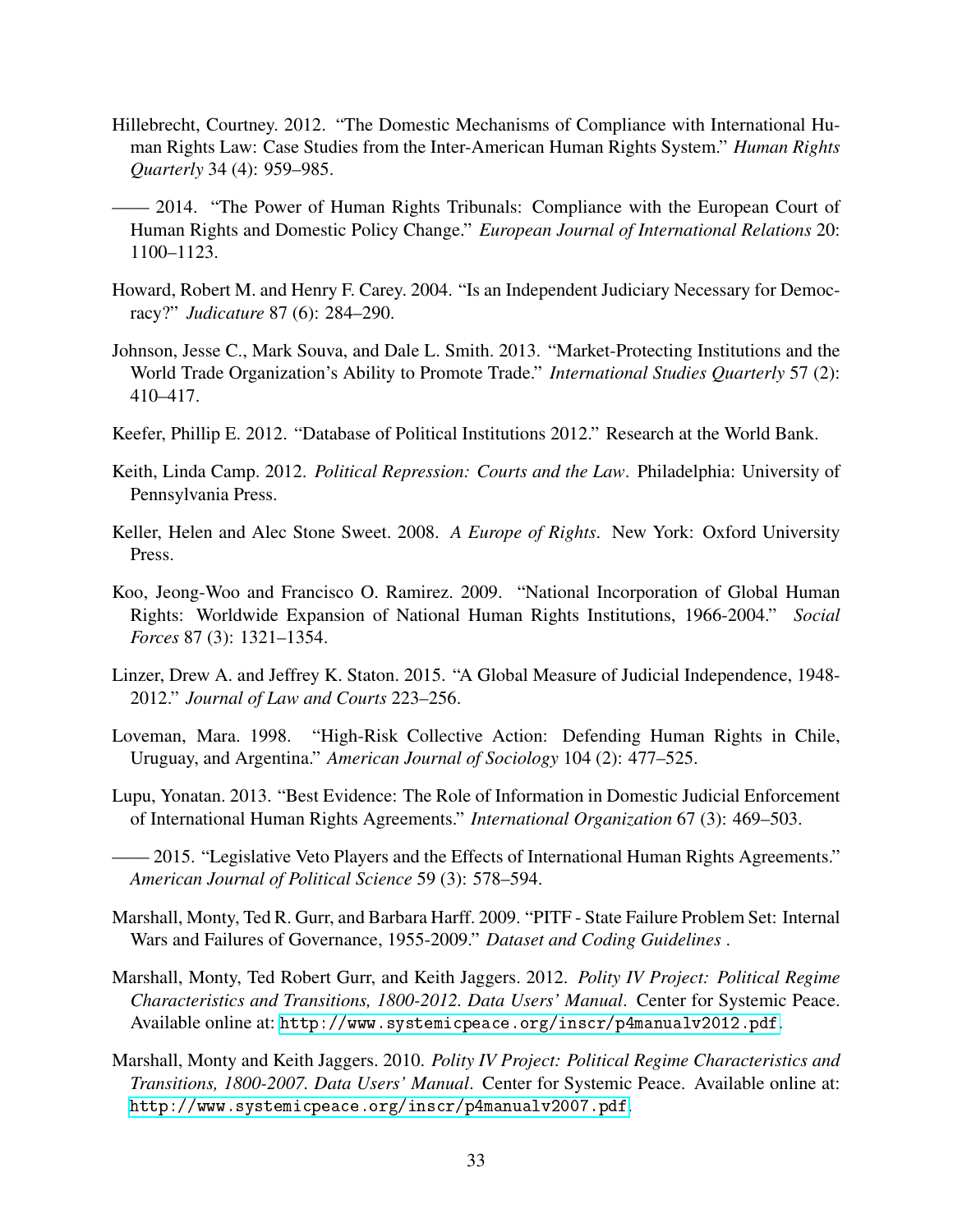- <span id="page-34-9"></span>McEntire, Kyla Jo, Michele Leiby, and Matthew Krain. 2015. "Human Rights Organizations as Agents of Change: An Experimental Examination of Framing and Micromobilization." *American Political Science Reveiw* 109 (3): 407–426.
- <span id="page-34-5"></span>Mearsheimer, John. 1995. "The False Promise of International Institutions." *International Security* 19 (3): 5–49.
- <span id="page-34-13"></span>Moore, Will H. and Ryan M. Welch. 2015. "Why Do Governments Abuse Human Rights." In Robert Scott and Stephen Kosslyn, editors, "Emerging Trends in the Social and Behavioral Sciences," Hoboken, NJ: John Wiley & Sons, Inc.
- <span id="page-34-1"></span>Murdie, Amanda and Tavishi Bhasin. 2011. "Aiding and Abetting: Human Rights INGOs and Domestic Dissent." *Journal of Conflict Resolution* 55 (2): 163–191.
- <span id="page-34-10"></span>Murdie, Amanda and David R. Davis. 2012. "Shaming and Blaming: Using Events Data to Assess the Impact of Human Rights INGOs." *International Studies Quarterly* 56 (1): 1–16.
- <span id="page-34-8"></span>Myers, Daniel J. 2008. "Ally Identity: The Politically Gay." In Jo Reger, Daniel J. Myers, and Rachel L. Einwohner, editors, "Identity Work in Social Movements," Minneapolis, MN: University of Minnesota Press.
- <span id="page-34-4"></span>Neyer, Jurgen and Dieter Wolf. 2005. "The Analysis of Compliance with International Rules: Definitions, Variables, and Methodology." In Michael Zurn and Cjrstian Joerges, editors, "Law and Governance in Postnational Europe: Compliance Beyond the Nation-State," 40–64. Cambridge: Cambridge University Press.
- <span id="page-34-12"></span>O'Donnell, Guillermo. 2006. "Notes on Various Accountabilities and Their Interrelations." In Enrique Peruzzotti and Catalina Smulovitz, editors, "Enforcing the Rule of Law: Social Accountability in the New Latin American Democracies," Pittsburgh: University of Pittsburgh Press.
- <span id="page-34-3"></span>Pegram, Thomas. 2010. "Diffusion across Political Systems: The Global Spread of National Human Rights Institutions." *Human Rights Quarterly* 32 (3): 729–760.
- <span id="page-34-7"></span>Poe, Steven C. 2004. "The Decision to Repress: An Integrative Theoretical Approach to the Research on Human Rights and Repression." In Sabine C. Carey and Steven C. Poe, editors, "Understanding Human Rights Violations: New Systematic Studies," Burlington, VT: Ashgate.
- <span id="page-34-11"></span>Poe, Steven C. and C. Neal Tate. 1994. "Repression of Personal Integrity Rights in the 1980's: A Global Analysis." *American Political Science Review* 88: 853–872.
- <span id="page-34-6"></span>Posner, Eric A. 2014. *The Twilight of Human Rights Law*. New York: Oxford University Press.
- <span id="page-34-0"></span>Powell, Emilia J. and Jeffrey K. Staton. 2009. "Domestic Judicial Institutions and Human Rights Treaty Violation." *International Studies Quarterly* 53 (1): 149 – 174.
- <span id="page-34-2"></span>Risse-Kappen, Thomas, Stephen C. Ropp, and Kathryn Sikkink. 1999. *The Power of Human Rights: International Norms and Domestic Change*. New York: Cambridge University Press.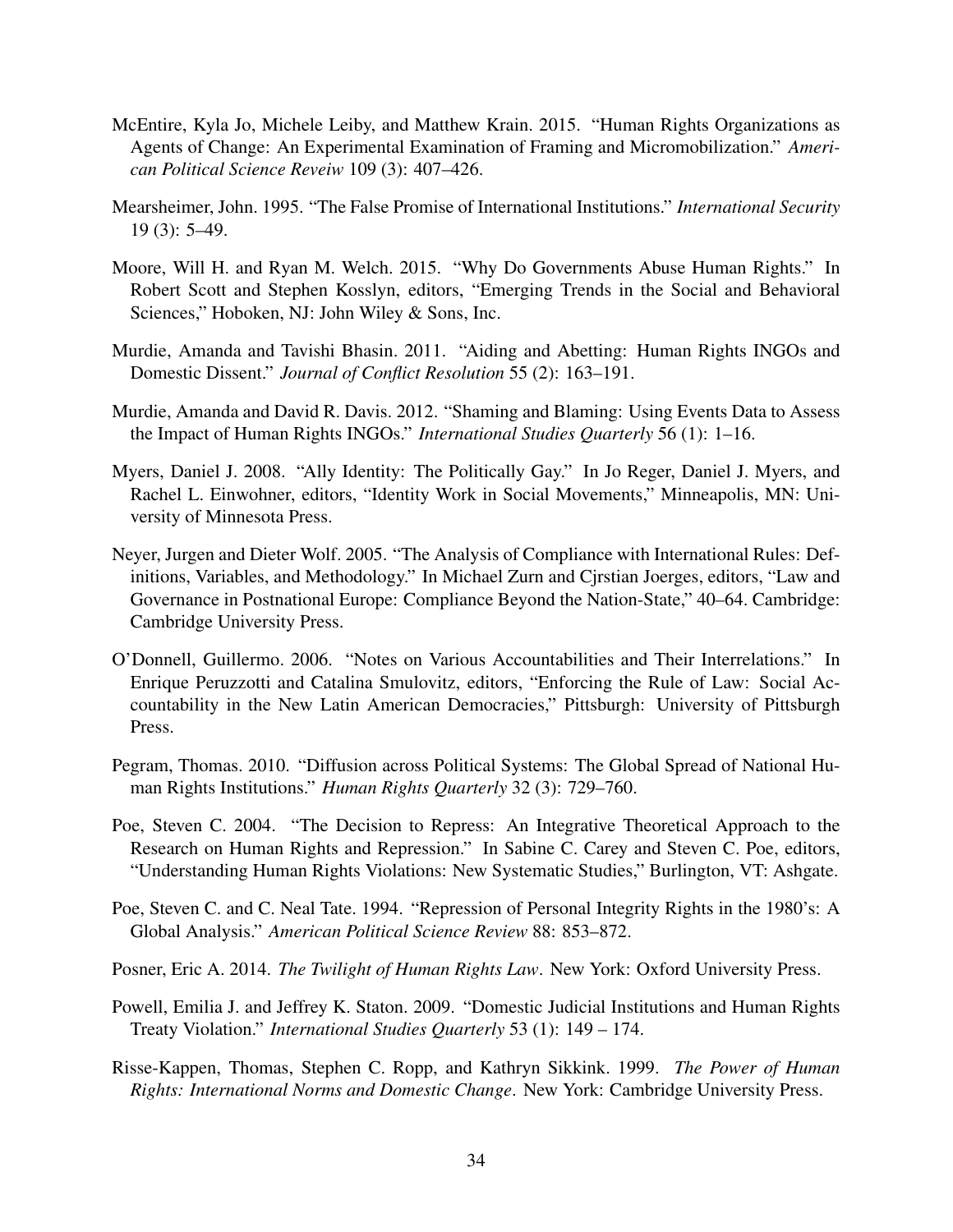- <span id="page-35-12"></span>Rummel, Rudolph J. 1994. *Death by Government: Genocide and Mass Murder in the Twentieth Century*. New Brunswick: Transaction Publishers.
- <span id="page-35-13"></span>Rummel, Rudolph J.. 1995. "Democracy, Power, Genocide, and Mass Murder." *Journal of Conflict Resolution* 39 (1): 3–26.
- <span id="page-35-7"></span>Schneider, Ann and Helen Ingram. 1997. *Policy Design for Democracy*. Lawrence, KS: Kansas University Press.
- <span id="page-35-4"></span>Shany, Yuval. 2012. "Assessing the Effectivness of International Courts: A Goal-Based Approach." *American Journal of International Law* 106 (2): 225–270.
- <span id="page-35-0"></span>Simmons, Beth A. 2009. *Mobilizing for Human Rights: International Law in Domestic Politics*. New York: Cambridge University Press.
- <span id="page-35-8"></span>Smith, Anne. 2006. "The Unique Position of National Human Rights Institutions: A Mixed Blessing?" *Human Rights Quarterly* 28 (4): 904–946.
- <span id="page-35-6"></span>Snow, David A. and Robert D. Benford. 1992. "Master Frames and Cycles of Protest." In Aldon D. Morris and Carol McClurg Mueller, editors, "Fronteirs in Social Movement Theory," Yale: Yale University Press.
- <span id="page-35-14"></span>Sundberg, Ralph. 2009. "Revisiting One–sided Violence: A Global and Regional Analysis." In Lotta Harbom and Ralph Sundberg, editors, "States in Armed Conflict," Uppsala: Universitetstryckeriet.
- <span id="page-35-11"></span>Taylor, Charles and David Jodice. 1983. *World Handbook of Political and Social Indicators III*. New Haven: Yale University Press.
- <span id="page-35-5"></span>Tripp, Aili Mari. 2000. "Political Reform in Tanzania: The Struggle for Associational Autonomy." *Comparative Politics* 32 (2): 191–214.
- <span id="page-35-3"></span>von Staden, Andreas. 2018. *Strategies of Compliance with the European Court of Human Rights*. Philadelphia: University of Pennsylvania Press.
- <span id="page-35-1"></span>Von Stein, Jana. 2018. "Exploring the Universe of UN Human Rights Agreements." *Journal of Conflict Resolution* 62 (4): 871–899.
- <span id="page-35-9"></span>Waylen, Georgina. 2017. "Women's Mobilization and Gender Outcomes in Transitions to Democracy: The Case of South Africa." *Comparative Political Studies* 40 (5): 521–546.
- <span id="page-35-15"></span>Wayman, Frank W. and Atsushi Tago. 2010. "Explaining the Onset of Mass Killing, 1949-1987." *Journal of Peace Research* 47 (1): 3–13.
- <span id="page-35-2"></span>Welch, Ryan M. 2017. "National Human Rights Institutions: Domestic Implementation of International Human Rights Law." *Journal of Human Rights* 16 (1): 96–116.
- <span id="page-35-10"></span>Welch, Ryan M.. 2019. "Domestic Politics and the Power to Punish: The Case of National Human Rights Institutions." *Conflict Management and Peace Science* 36 (4): 385–404.